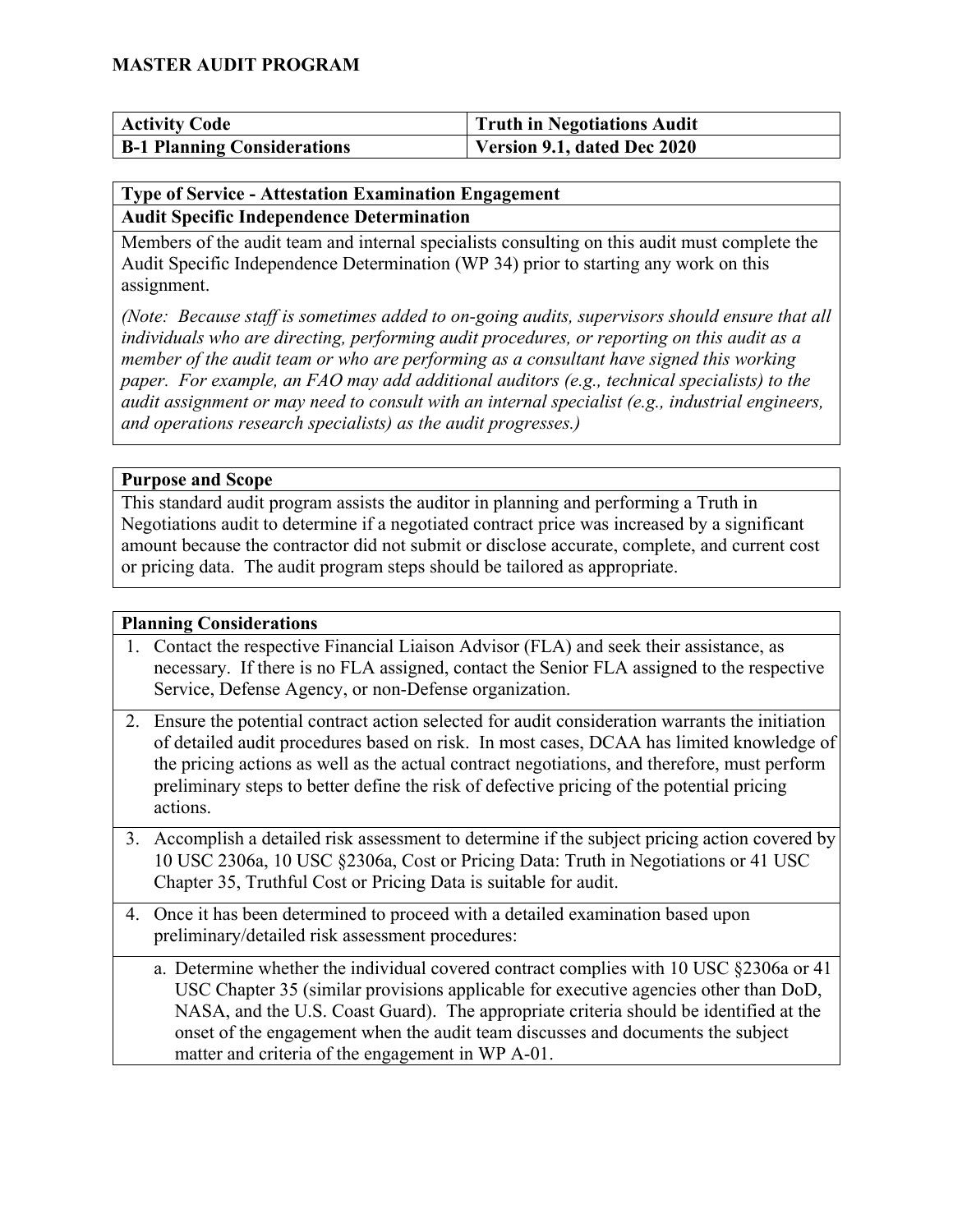| <b>Planning Considerations</b>                                                                                                                                                                                                                                                             |
|--------------------------------------------------------------------------------------------------------------------------------------------------------------------------------------------------------------------------------------------------------------------------------------------|
| b. Recommend contract price adjustments to cognizant contracting officers if contracts are<br>not in compliance. To determine noncompliance, the audit team must design<br>procedures to establish that:                                                                                   |
| 1) The information in question fits the definition of cost or pricing data.                                                                                                                                                                                                                |
| 2) Accurate, complete, and current data existed and were reasonably available to the<br>contractor before the agreement on price or another date agreed upon by the parties.                                                                                                               |
| 3) Accurate, complete, and current data were not submitted or disclosed to the<br>contracting officer or one of the designated representatives of the contracting<br>officer and that these individuals did not have actual knowledge of such data or its<br>significance to the proposal. |
| 4) The Government relied on defective certified cost or pricing data in negotiating with<br>the contractor.                                                                                                                                                                                |
| 5) The Government's reliance on defective certified cost or pricing data caused an<br>increase in the contract price.                                                                                                                                                                      |
| 5. The audit team is expected to exercise professional judgment, considering vulnerability and<br>materiality, in determining the scope of audit.                                                                                                                                          |
| This program is intended to provide a logical sequence to the audit effort and to reflect a<br>a.<br>mutual understanding among the audit team as to the scope required to meet auditing<br>standards and DCAA objectives for the current assignment.                                      |
| The detailed audit steps are intended to be general guidance and should be expanded or<br>b.<br>eliminated as necessary to fit the current audit (CAM 3-203).                                                                                                                              |
| Include audit steps and procedures to provide reasonable assurance of detecting errors,<br>$\mathbf{c}$ .<br>irregularities, abuse, or illegal acts that are material (CAM 4-702).                                                                                                         |
| 6. Prior to commencing the audit, review Agency guidance that may impact the audit and<br>adjust the scope and procedures appropriately.                                                                                                                                                   |

#### **References**

- 1. CAM 14-100 Section 1 Truth in Negotiations Compliance Audits of Contractor Certified Cost or Pricing Data
- 2. CAM 4-304.3 Postaward Audits of Certified Cost or Pricing Data for Possible Defective Pricing
- 3. CAM 1-504.4 Conditions Representing Denial of Access to Contractor Records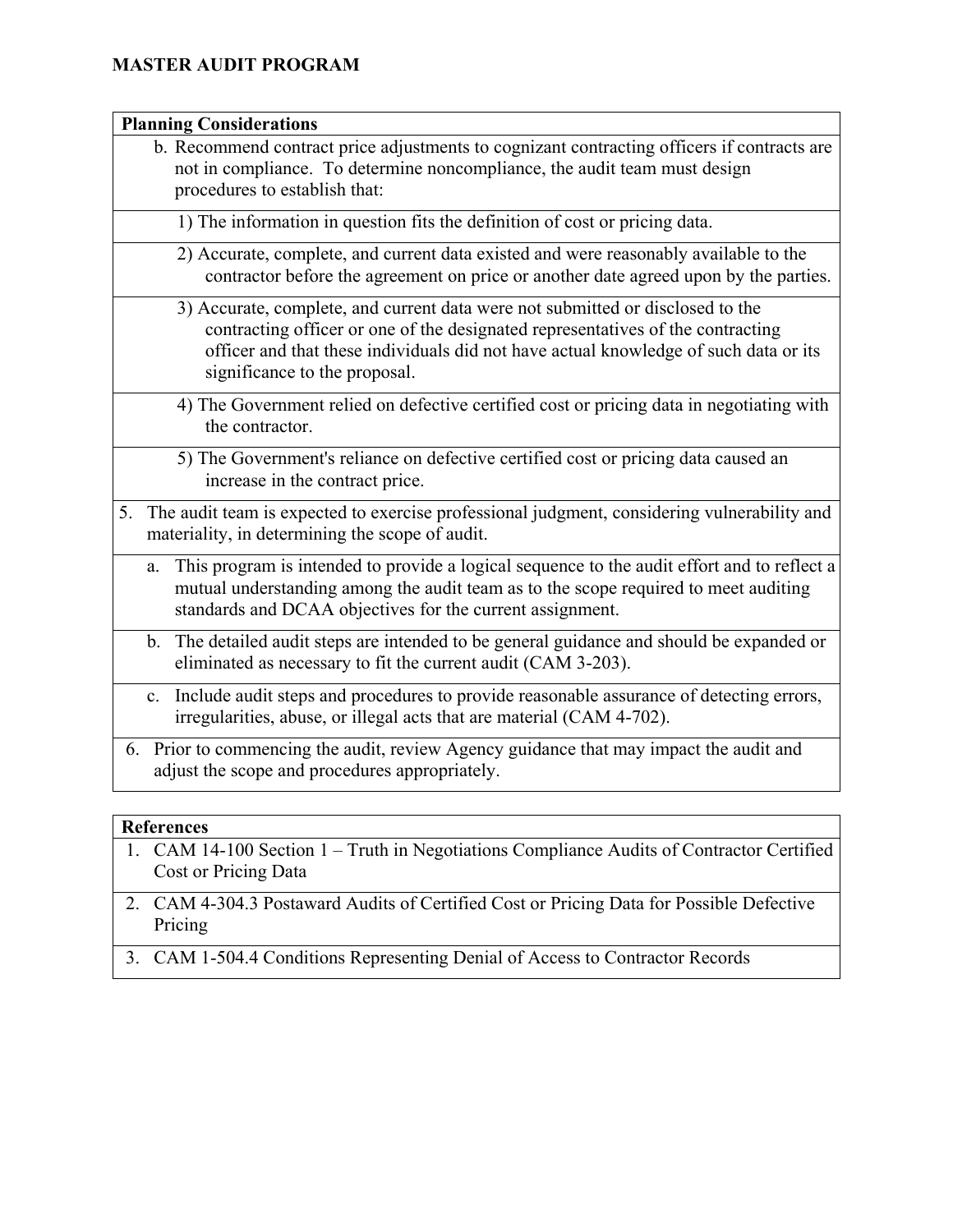| <b>B-1 Preliminary Steps</b>                                                                                                                                                                                                                                                                                                                                                                                                          | <b>WP Reference</b> |
|---------------------------------------------------------------------------------------------------------------------------------------------------------------------------------------------------------------------------------------------------------------------------------------------------------------------------------------------------------------------------------------------------------------------------------------|---------------------|
| Version 9.1, dated Dec 2020                                                                                                                                                                                                                                                                                                                                                                                                           |                     |
| 1. Confirm the following:                                                                                                                                                                                                                                                                                                                                                                                                             |                     |
| The contract includes (or should include) the contract clauses relating<br>a.<br>to Price Reduction for Defective Certified Cost or Pricing Data, FAR<br>52.215-10, 11, 12, and 13. If the clauses are not in the contract, contact<br>the Procuring Contracting Officer (PCO) to determine if the contract is<br>a negotiated procurement and subject to the defective pricing clauses.                                              |                     |
| Note: Absence of the price reduction clause in a contract that requires<br>such a clause does not prevent the Government from performing a post<br>award audit for defective pricing. (CAM 14-112.1) If the contract is<br>subject to the truth in negotiations statute, determine if you can obtain<br>the required evidence before access to the records expires (CAM 14-<br>$110b$ ).                                              |                     |
| o The Government relied on certified cost or pricing data used in<br>negotiating the contract. To determine this information, obtain a<br>copy of the Price Negotiation Memorandum (PNM) and determine<br>if it includes a reliance statement. If the PNM is not available in<br>the office, obtain a copy from the PCO. If there are problems<br>obtaining the PNM from the contracting officer, request assistance<br>from the FLA. |                     |
| Note: The purpose of the obtaining confirmation is to establish if the<br>audit team should engage in an audit. Contact the PCO to discuss and<br>confirm if the Government relied on the certified cost or pricing data.<br>The audit team should document confirmation of the reliance with the<br>contracting officer, as reliance without confirmation is not sufficient.                                                         |                     |
| If the pricing action is a subcontract, contact the prime contract auditor<br>b.<br>and obtain evidence to determine the following:                                                                                                                                                                                                                                                                                                   |                     |
| The prime contract contains the contract clauses entitled Price<br>Reduction for Defective Certified Cost or Pricing Data that are in<br>FAR 52.215-10 and 11 (covers price reductions for the contractor<br>and subcontractors).                                                                                                                                                                                                     |                     |
| If the Government and prime contractor relied on the subcontractor<br>$\bullet$<br>certified cost or pricing data.                                                                                                                                                                                                                                                                                                                    |                     |
| 2. If the audit team determines that the pricing action is not subject to 10 USC<br>§2306a, (or if Non-DoD, 41 USC Chapter 35), document the basis for this<br>determination and confirm with the PCO. Prepare a Memorandum for<br>Record (MFR) summarizing the basis for this determination and cancel the<br>assignment.                                                                                                            |                     |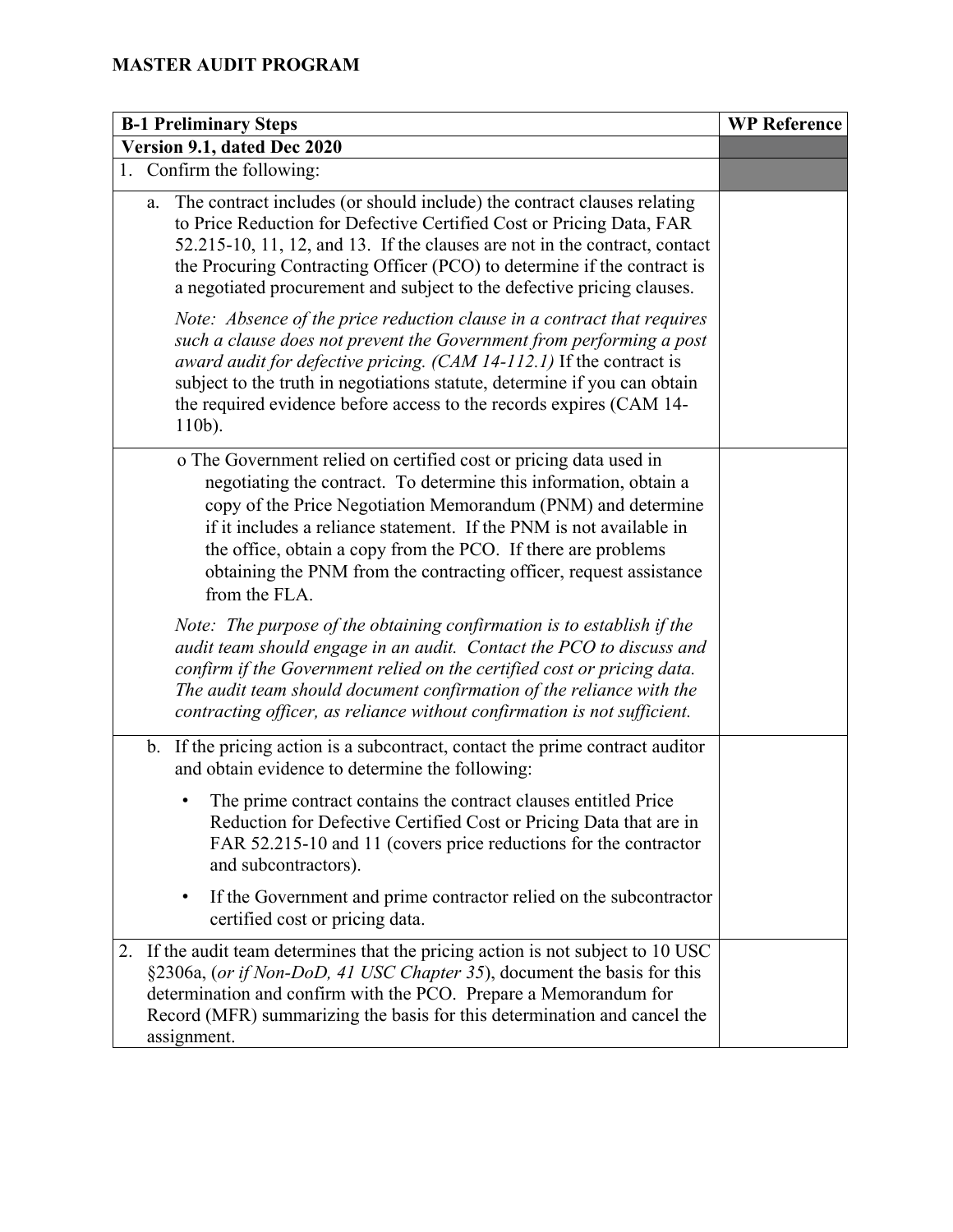| <b>B-1 Preliminary Steps</b>                                                                                                                                                                                                                                                                                                                                                                                                                                                                                           | <b>WP Reference</b> |
|------------------------------------------------------------------------------------------------------------------------------------------------------------------------------------------------------------------------------------------------------------------------------------------------------------------------------------------------------------------------------------------------------------------------------------------------------------------------------------------------------------------------|---------------------|
| a. Notify the appropriate contracting officer that we are assessing the need<br>for a Truth in Negotiations (10 USC §2306a) compliance audit on the<br>subject contract. Coordinate with the appropriate contracting officer to<br>inquire about specific concerns they may have about the submitted cost<br>or pricing data. Advise the contracting officer that we will discuss the<br>results of the risk assessment procedures with them to make a<br>determination as to whether or not to proceed with an audit. |                     |
| Notify the contractor that we will be performing risk assessment<br>b.<br>procedures and that you will be contacting them to coordinate a date for<br>a walkthrough of its final certified position and the major events<br>associated with this pricing action. Request the contractor provide such<br>information as follows:                                                                                                                                                                                        |                     |
| Copies of the contractor's proposal $(s)$ ,                                                                                                                                                                                                                                                                                                                                                                                                                                                                            |                     |
| Identification of significant subcontracts,<br>$\bullet$                                                                                                                                                                                                                                                                                                                                                                                                                                                               |                     |
| Identification of significant inter-organizational transfers (IOT)<br>٠<br>(includes transfers between divisions, subsidiaries, or affiliates<br>under common control),                                                                                                                                                                                                                                                                                                                                                |                     |
| Final Certificate of Current Cost or Pricing Data (CAM 14-107),<br>٠                                                                                                                                                                                                                                                                                                                                                                                                                                                   |                     |
| Identification of all certified cost or pricing data submitted before or<br>٠<br>during negotiations,                                                                                                                                                                                                                                                                                                                                                                                                                  |                     |
| A list of additional data submitted between the date of price<br>٠<br>agreement and the date of the Certificate of Current Cost or Pricing<br>Data; including certified cost or pricing data provided to the<br>contracting officer subsequent to the last formal proposal update<br>(i.e., final sweep, if applicable, see CAM 14-117.4), and                                                                                                                                                                         |                     |
| Costs incurred to date by cost element and estimates at completion<br>٠<br>(EAC) by cost element.                                                                                                                                                                                                                                                                                                                                                                                                                      |                     |
| Note: A proforma letter is contained in WP 11b.                                                                                                                                                                                                                                                                                                                                                                                                                                                                        |                     |
| 3. If the pricing action selected is a subcontract to determine:                                                                                                                                                                                                                                                                                                                                                                                                                                                       |                     |
| Relevant dates for recovery at the prime contract level. Refer to CAM<br>a.<br>14-116.3 for guidance on relevant dates and contract type.                                                                                                                                                                                                                                                                                                                                                                              |                     |
| The subcontract baseline value (i.e., the amount the prime contractor<br>b.<br>submitted to the Government to reach final price agreement).                                                                                                                                                                                                                                                                                                                                                                            |                     |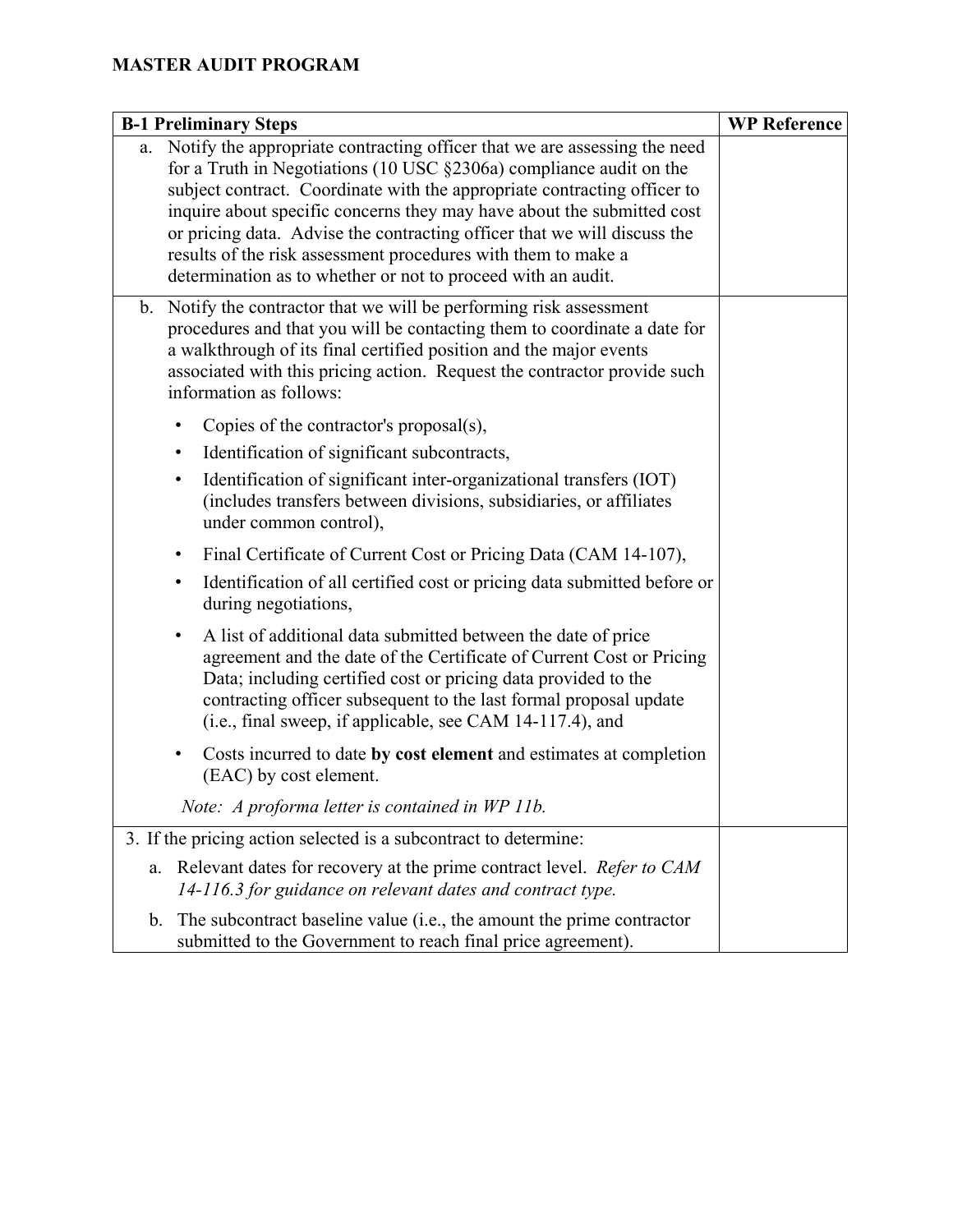| <b>B-1 Preliminary Steps</b>                                                                                                                                                                                                                                                                       | <b>WP Reference</b> |
|----------------------------------------------------------------------------------------------------------------------------------------------------------------------------------------------------------------------------------------------------------------------------------------------------|---------------------|
| 4. Brief the contract, including modifications, to identify and document<br>pricing actions that only have an effect on the contract price. (See<br>Contract Brief pro forma, WP 14.) (If examining a subcontract, brief the<br>prime contract). Some examples of interest are:                    |                     |
| Scope of work was added or deleted,                                                                                                                                                                                                                                                                |                     |
| Order quantity increased/decreased,                                                                                                                                                                                                                                                                |                     |
| Change from fixed-price Contract Line Item Number (CLIN) to<br>٠<br>flexibly-priced,                                                                                                                                                                                                               |                     |
| Special contract clauses in Section H (e.g., reopener clause), etc.<br>٠                                                                                                                                                                                                                           |                     |
| Discuss the implications of each with your supervisor.                                                                                                                                                                                                                                             |                     |
| Note: If there are numerous modifications, consider requesting a<br>conformed contract from the PCO, this includes the contract and all<br>modifications in a single document. If a conformed contract is unavailable,<br>obtain the contract and modifications from Electronic Data Access (EDA). |                     |
| 5. Analyze the PNM and any attached or referenced documents (e.g., pre-<br>negotiation memorandum) to identify and document areas of potential risk<br>for defective pricing including, for example:                                                                                               |                     |
| no pre-award forward pricing audit performed,<br>a.                                                                                                                                                                                                                                                |                     |
| few or no proposal updates provided during proposal audit,<br>$\mathbf{b}$ .                                                                                                                                                                                                                       |                     |
| the contractor had not completed its cost or price analyses on<br>c.<br>significant subcontracts at time of price agreement;                                                                                                                                                                       |                     |
| significant time elapsed between audited proposal date and price<br>d.<br>agreement date,                                                                                                                                                                                                          |                     |
| additional cost or pricing data or substantively new proposal provided<br>e.<br>after pre-award, etc.                                                                                                                                                                                              |                     |
| If the pricing action is a subcontract, obtain both the PNM between the<br>Government and prime contractor as well as the negotiation memorandum<br>between the prime contractor and the subcontractor.                                                                                            |                     |
| Note: Read CAM 14-111.                                                                                                                                                                                                                                                                             |                     |
| 6. Materiality, Sensitivity, and Inherent Risk Factors - Document and evaluate<br>the following data and document any potential risk factors identified:                                                                                                                                           |                     |
| Contract type and its effect on the overall audit approach. (If other than<br>a.<br>firm-fixed-price (FFP), the Net Recommended Price Adjustment will<br>generally be less than the value of any defective pricing discovered).                                                                    |                     |
| b. Dollar value of the pricing action.                                                                                                                                                                                                                                                             |                     |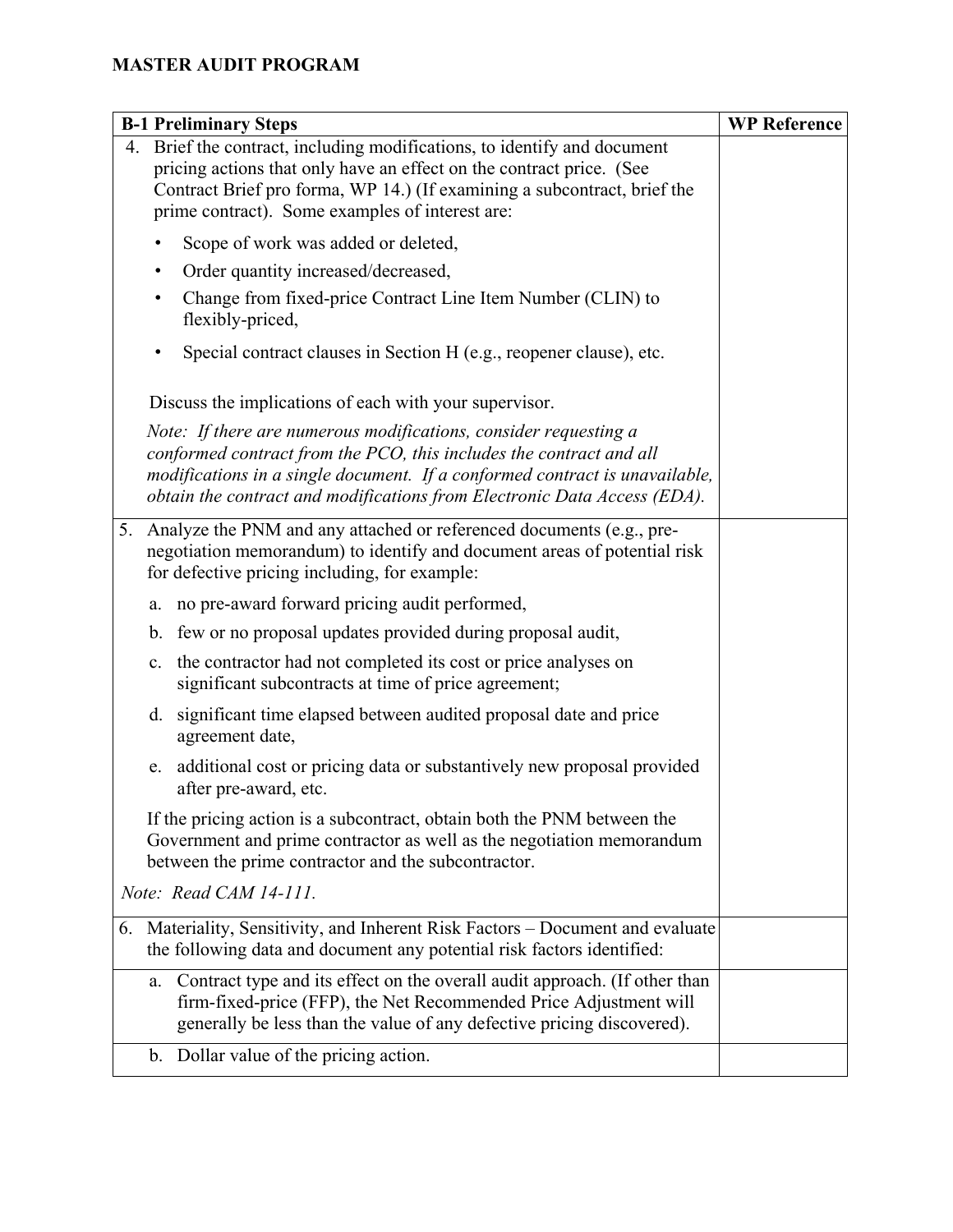| <b>B-1 Preliminary Steps</b>                                                                                                                                                                                                                                                                                                                                                                                                                                                                                                                                  | <b>WP Reference</b> |
|---------------------------------------------------------------------------------------------------------------------------------------------------------------------------------------------------------------------------------------------------------------------------------------------------------------------------------------------------------------------------------------------------------------------------------------------------------------------------------------------------------------------------------------------------------------|---------------------|
| c. If a pre-award audit of the contractor's proposal was performed,<br>evaluate the Defective Pricing Lead Sheet -Part A and use the PNM to<br>complete Part B of the Defective Pricing Lead Sheet (this includes<br>audited subcontract proposals). Identify other potential defective<br>pricing leads to help establish the audit scope.<br>d. Review the permanent file to determine the history of defective pricing,<br>(i.e., findings that impact the completeness, accuracy and currency of<br>cost or pricing data) and/or defective pricing leads. |                     |
| 7. Review permanent file to determine if previous audits included findings<br>and recommendations related to the subject matter. If there were findings,<br>material to the subject matter, document this information and perform the<br>following procedures:                                                                                                                                                                                                                                                                                                |                     |
| a. Ask contractor management if corrective actions were taken to address<br>findings and recommendations reported in previous DCAA audits (e.g.,<br>questioned costs, business system deficiencies, CAS audits) that are<br>relevant to the subject matter of audit. If yes, have contractor explain<br>corrective actions taken and determine if additional audit procedures<br>should be included in the fieldwork to test the corrective actions.<br>(GAGAS 7.13)                                                                                          |                     |
| b. Document the results of the inquiry and the impact of the corrective<br>actions to the subject matter.                                                                                                                                                                                                                                                                                                                                                                                                                                                     |                     |
| Review permanent file to determine if the contractor has previously<br>8.<br>provided other studies or audits (e.g., summary listing of internal audits or<br>external audit reports) that directly relate to the subject matter. If there are<br>no other studies or audits, document that information and perform the<br>procedures below.                                                                                                                                                                                                                  |                     |
| a. Ask contractor management if internal audits were performed. If yes,<br>request contractor provide a summary listing of the internal audits that<br>would assist us in understanding and evaluating the efficacy of the<br>internal controls relevant to the subject matter of the audit.                                                                                                                                                                                                                                                                  |                     |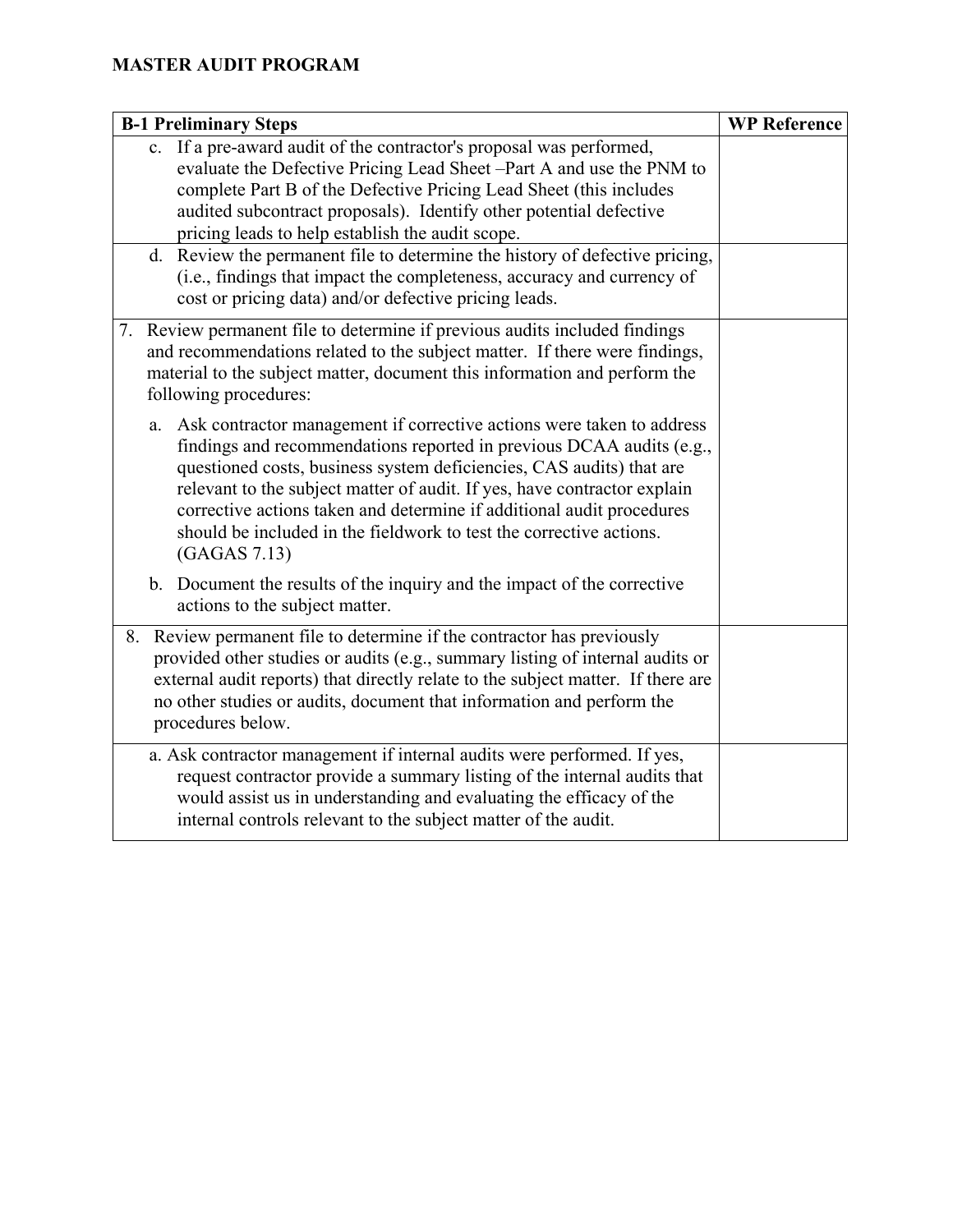| <b>B-1 Preliminary Steps</b>                                                                                                                                                                                                                                                                                                  | <b>WP Reference</b> |
|-------------------------------------------------------------------------------------------------------------------------------------------------------------------------------------------------------------------------------------------------------------------------------------------------------------------------------|---------------------|
| b. If the review of the perm file or the contractor identifies relevant internal<br>audits:                                                                                                                                                                                                                                   |                     |
| Determine if access to these reports is necessary to complete the<br>evaluation of the relevant internal controls to support the risk<br>assessment or audit procedures related to the subject matter of the<br>audit. There must be a nexus between the internal audit reports<br>and the scope of this specific assignment. |                     |
| Document the results of the determination in writing.<br>٠                                                                                                                                                                                                                                                                    |                     |
| If assignment is at a major contractor location, coordinate with the<br>٠<br>FAO point of contact (POC) for internal audit reports to request the<br>contractor provide access to the reports.                                                                                                                                |                     |
| If assignment is at a non-major contractor and the FAO does not<br>٠<br>have a designated POC, request the contractor to provide access to<br>relevant internal audit reports.                                                                                                                                                |                     |
| The request should include information on how the internal audit<br>٠<br>report is relevant to the DCAA audit. Place a copy of the request<br>in the assignment administrative working papers.                                                                                                                                |                     |
| c. If the review of the perm file or the contractor identifies relevant other<br>audits or studies:                                                                                                                                                                                                                           |                     |
| • Obtain publicly available information for the relevant other<br>Government agency audits (e.g., websites for DoD IG or other IGs,<br>service audit agencies, etc.).                                                                                                                                                         |                     |
| Make appropriate adjustments to your risk assessment and<br>٠<br>planned procedures based on the reported findings.                                                                                                                                                                                                           |                     |
| Make appropriate adjustments to your risk assessment and planned<br>procedures based on the reported findings.                                                                                                                                                                                                                |                     |
| d. Document the results of the inquiries including the response received<br>from the contractor for any request for access to internal audit reports.<br>(If access was not granted this should include the contractor's rationale<br>or justification for not granting access).                                              |                     |
| e. Determine if additional audit procedures are needed to respond to<br>identified risk.                                                                                                                                                                                                                                      |                     |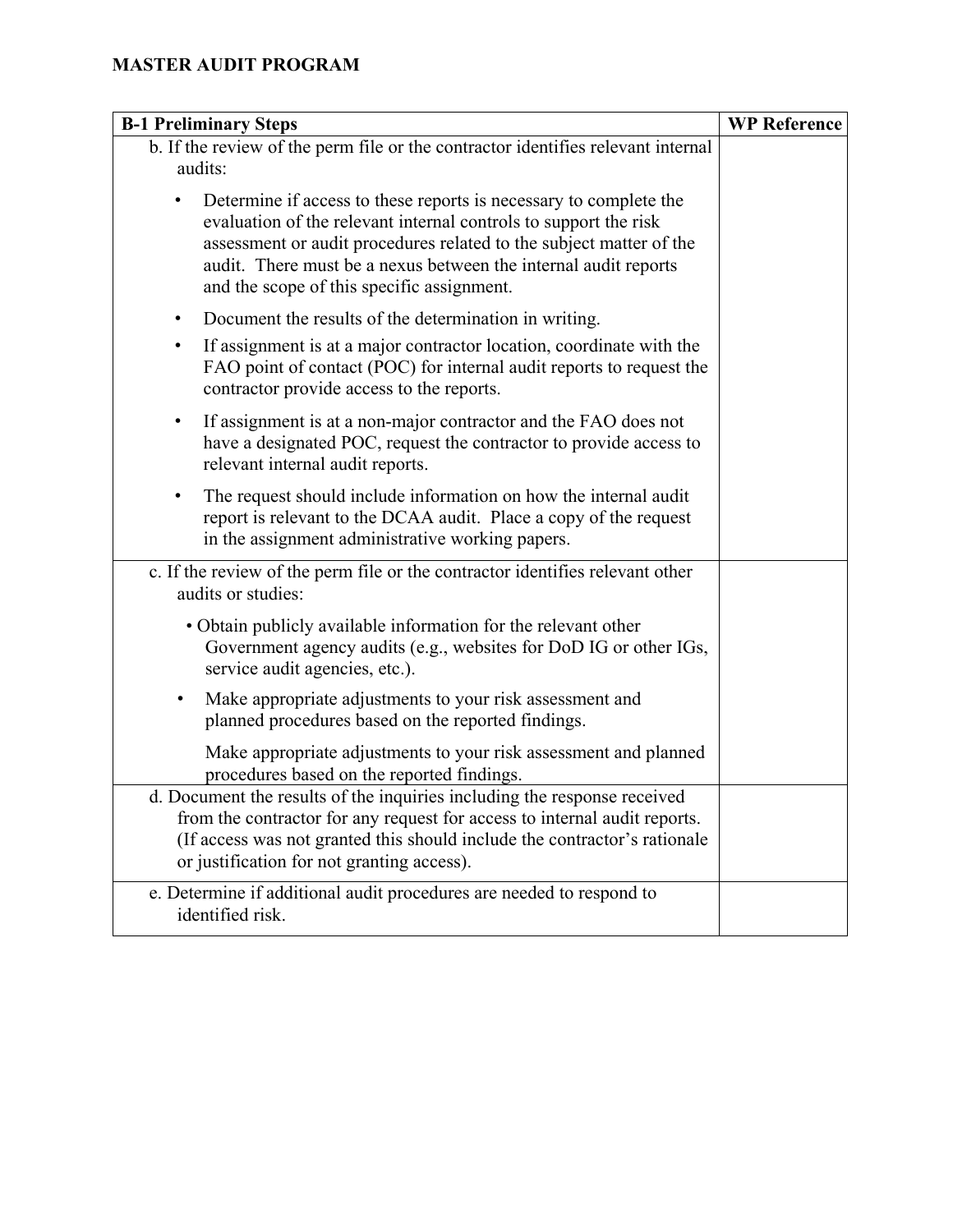| <b>B-1 Preliminary Steps</b>                                                                                                                                                                                                                                                                                                                                                                                                                                                                                |  |
|-------------------------------------------------------------------------------------------------------------------------------------------------------------------------------------------------------------------------------------------------------------------------------------------------------------------------------------------------------------------------------------------------------------------------------------------------------------------------------------------------------------|--|
| 9. During the entrance conference, or other appropriate meeting, make specific<br>inquiries of contractor management and other appropriate parties regarding<br>the following:                                                                                                                                                                                                                                                                                                                              |  |
| Their knowledge of any actual, suspected, or alleged fraud or<br>a.<br>noncompliance with laws and regulations affecting the period of time<br>corresponding to the subject matter under audit. (AT-C 205.32)                                                                                                                                                                                                                                                                                               |  |
| b. Whether any investigations or legal proceedings, that are significant to<br>the engagement objectives, have been initiated or are in process with<br>respect to the period of time corresponding to the subject matter.<br>(GAGAS 7.14)                                                                                                                                                                                                                                                                  |  |
| The existence of other audits and studies (performed by other than<br>c.<br>DCAA) that relate to the subject matter under audit. If yes, have the<br>contractor explain the audits and studies performed, any related<br>findings or recommendations, and any contractor corrective actions<br>taken. (GAGAS 7.13)                                                                                                                                                                                          |  |
| Note: Specifically document in the working papers; the inquiries and the<br>corresponding responses as well as how the responses affect the<br>performance of the engagement.                                                                                                                                                                                                                                                                                                                               |  |
| 10. Coordinate a date with the contractor to provide a walkthrough of its final<br>certified position and the major events associated with this pricing action.<br>Invite the PCO. The walkthrough should include the following, including,<br>any questions resulting from other procedures:                                                                                                                                                                                                               |  |
| Highlighting all significant certified cost or pricing data provided to the<br>$\bullet$<br>contracting officer (e.g., latest certified proposal plus any subsequent<br>cost or pricing data submitted up to the time of price agreement to<br>include sweep data, if applicable (see CAM 14-117.4) to include a<br>discussion of the contractor's documentation of negotiations.                                                                                                                           |  |
| A discussion of the contractor's process and internal controls in place at<br>the time of negotiations to ensure that the company disclosed the most<br>accurate, complete and current cost or pricing data.                                                                                                                                                                                                                                                                                                |  |
| Explanation by the contractor on how they accumulated costs in the<br>$\bullet$<br>accounting system to facilitate a comparison of the actual costs to the<br>proposed/negotiated costs. For example, if the contractor proposed by<br>Work Breakdown Structure (WBS), have the contractor identify the<br>charge numbers for each WBS. If, however, the company accumulated<br>in more detail than the proposed costs, have the contractor identify how<br>the actual costs roll up to the proposed costs. |  |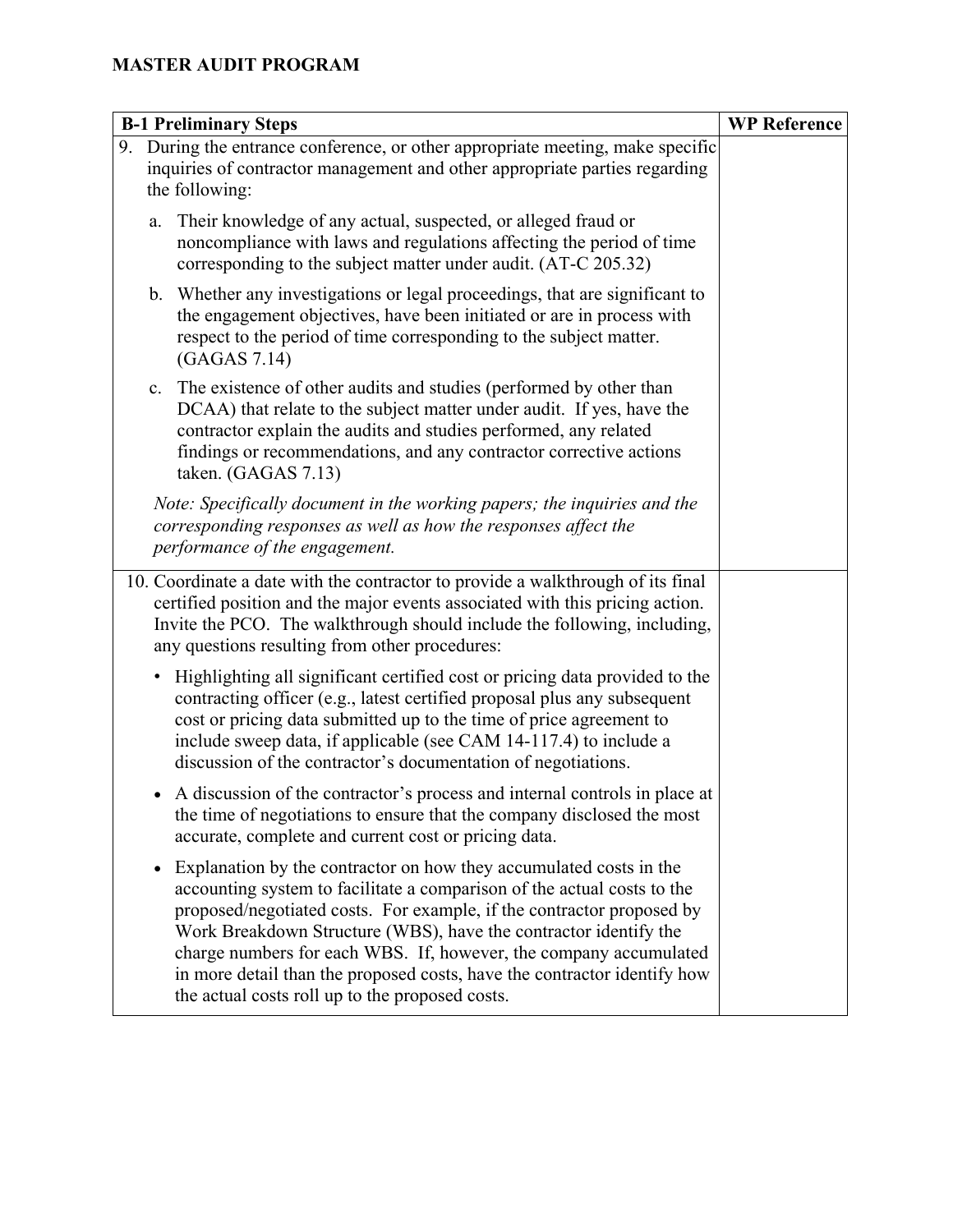| <b>B-1 Preliminary Steps</b>                                                                                                                                                                                                                                                                                                                                                                                                          | <b>WP Reference</b> |
|---------------------------------------------------------------------------------------------------------------------------------------------------------------------------------------------------------------------------------------------------------------------------------------------------------------------------------------------------------------------------------------------------------------------------------------|---------------------|
| 11. Determine an initial audit baseline for the risk assessment phase of the<br>audit in order to determine the materiality of the cost elements and                                                                                                                                                                                                                                                                                  |                     |
| perform the overrun/underrun analysis. For risk assessment purposes, use<br>the PNM, if practical, to establish the initial audit baseline by cost element.<br>If not practical, use any of the following:                                                                                                                                                                                                                            |                     |
| latest proposal,<br>disclosed data during negotiations, or<br>sweep data, if applicable (see CAM 14-117.4)<br>$\bullet$                                                                                                                                                                                                                                                                                                               |                     |
| Note: A precise baseline calculation is not necessarily required at this<br>time. Auditors should prepare a more detailed baseline in accordance with<br>CAM 14-114.2 in the detailed audit steps when calculating the<br>recommended price adjustment should you later determine defective<br>pricing exists.                                                                                                                        |                     |
| a. Assess the materiality of the cost elements.                                                                                                                                                                                                                                                                                                                                                                                       |                     |
| b. For materially-significant cost elements, prepare a baseline by<br>significant sub-elements and assess materiality (e.g. direct labor hours<br>and rates, different material categories, high dollar material parts,<br>subcontracts, IOTs, etc.). Use auditor judgment and discuss with audit<br>team.                                                                                                                            |                     |
| Note: Sometimes the contractor does not properly segregate cost<br>elements such as subcontracts and IOTs from direct material. Audit team<br>should document their understanding of the make-up of the cost<br>element/sub-element and determine audit baseline.                                                                                                                                                                     |                     |
| 12. Perform an Overrun/Underrun Analysis<br>a. Determine the value of performing an overrun/underrun analysis<br>considering various factors, including:<br>The extent that the Estimate at Completion (EAC) is comprised of<br>$\bullet$<br>the Estimate to Complete (ETC),<br>The condition of the recorded costs,<br>$\bullet$<br>The additional procedures necessary to establish the reliability<br>$\circ$<br>of:<br><b>ETC</b> |                     |
| <b>Recorded Costs</b>                                                                                                                                                                                                                                                                                                                                                                                                                 |                     |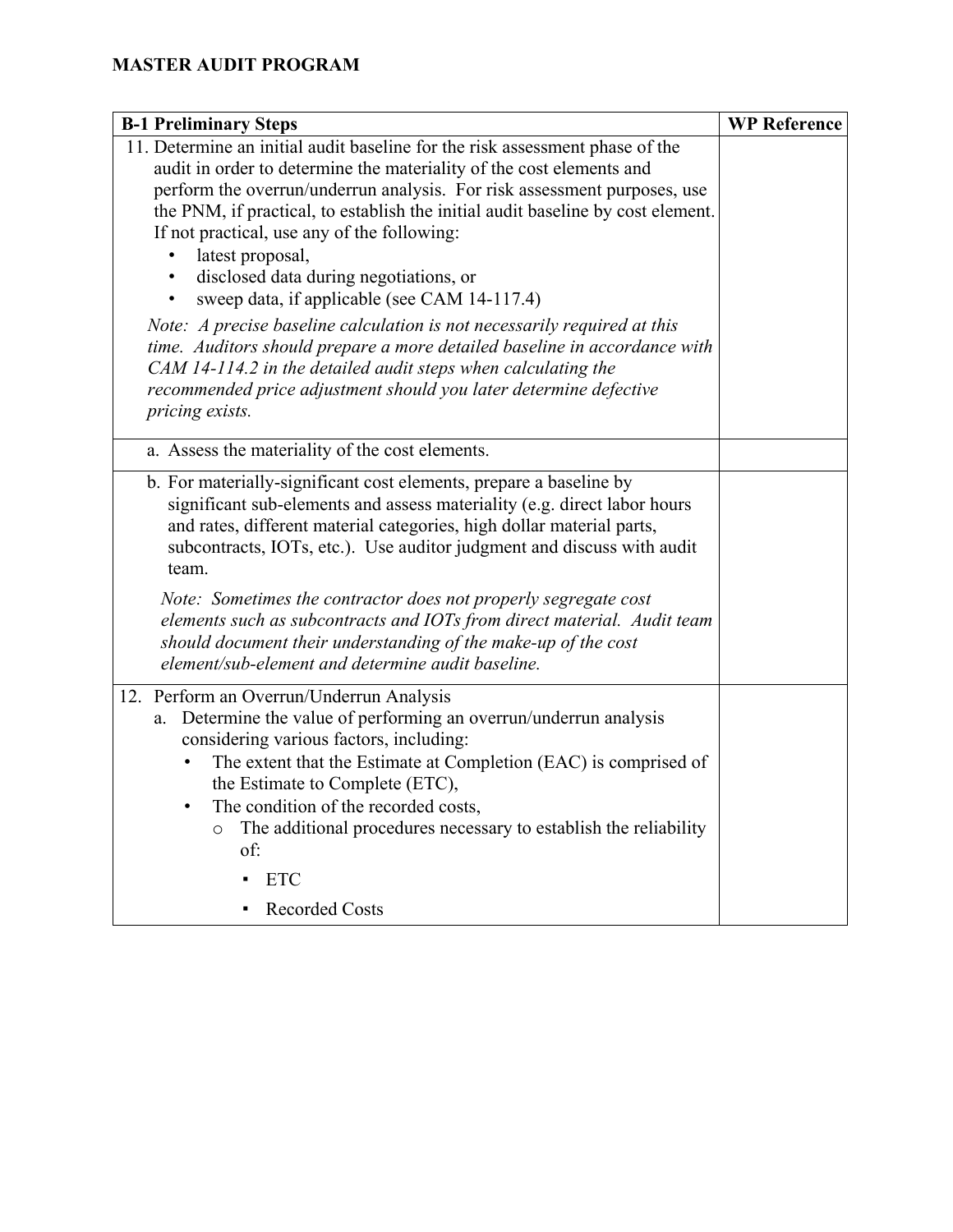| <b>B-1 Preliminary Steps</b>                                                                                                                                                                                                                                                                                                                                                                                                                                                                                                                                                                                                                                 | <b>WP Reference</b> |
|--------------------------------------------------------------------------------------------------------------------------------------------------------------------------------------------------------------------------------------------------------------------------------------------------------------------------------------------------------------------------------------------------------------------------------------------------------------------------------------------------------------------------------------------------------------------------------------------------------------------------------------------------------------|---------------------|
| • The number and complexity of engineering change orders and other<br>changes that might impair comparability, etc.<br>Discuss this determination with your supervisor. If a determination is<br>made to perform the overrun/underrun analysis, complete sub-steps b and c<br>below:                                                                                                                                                                                                                                                                                                                                                                         |                     |
| b. Calculate the difference between the recorded costs incurred and/or a<br>current EAC and the baseline costs by element/sub-element.                                                                                                                                                                                                                                                                                                                                                                                                                                                                                                                       |                     |
| Assess the importance that the overrun analysis has in determining risk<br>c.<br>and accomplishing the audit objectives. Use this to determine the<br>procedures necessary to establish the reliability of the components of<br>the EAC (recorded costs plus ETC). Identify relevant testing<br>previously performed by DCAA, and immediately plan and perform<br>any additional procedures to mitigate risk.                                                                                                                                                                                                                                                |                     |
| Note: When the contract is incomplete and the contractor does not<br>provide an EAC, try using other records to perform the tests. Other<br>sources of EAC and contract performance data include, but are not<br>limited to, progress payment requests, Earned Value Management<br>System (EVMS) surveillance reports, Quarterly Limitation on Payment<br>Statements, or the latest contract budgetary data. Consider whether<br>the lack of current EACs may indicate a deficiency in a contractor<br>system (e.g., billing system).                                                                                                                        |                     |
| For those materially-significant elements with pronounced over or<br>underruns, make inquiries to assess the cause $(s)$ , and confirm your<br>understanding. In addition to the contractor, you may direct inquiries<br>to contracting officers (ACO and PCO) and the Contracting Officer<br>Technical Representative (COTR). Use this information to help tailor<br>your planned procedures. For example, if you find a labor cost<br>underrun is due to labor rates to which the contractor attributes to<br>unanticipated new hires, establish detailed step(s) to obtain evidence<br>showing the date on which the contractor first planned the hiring. |                     |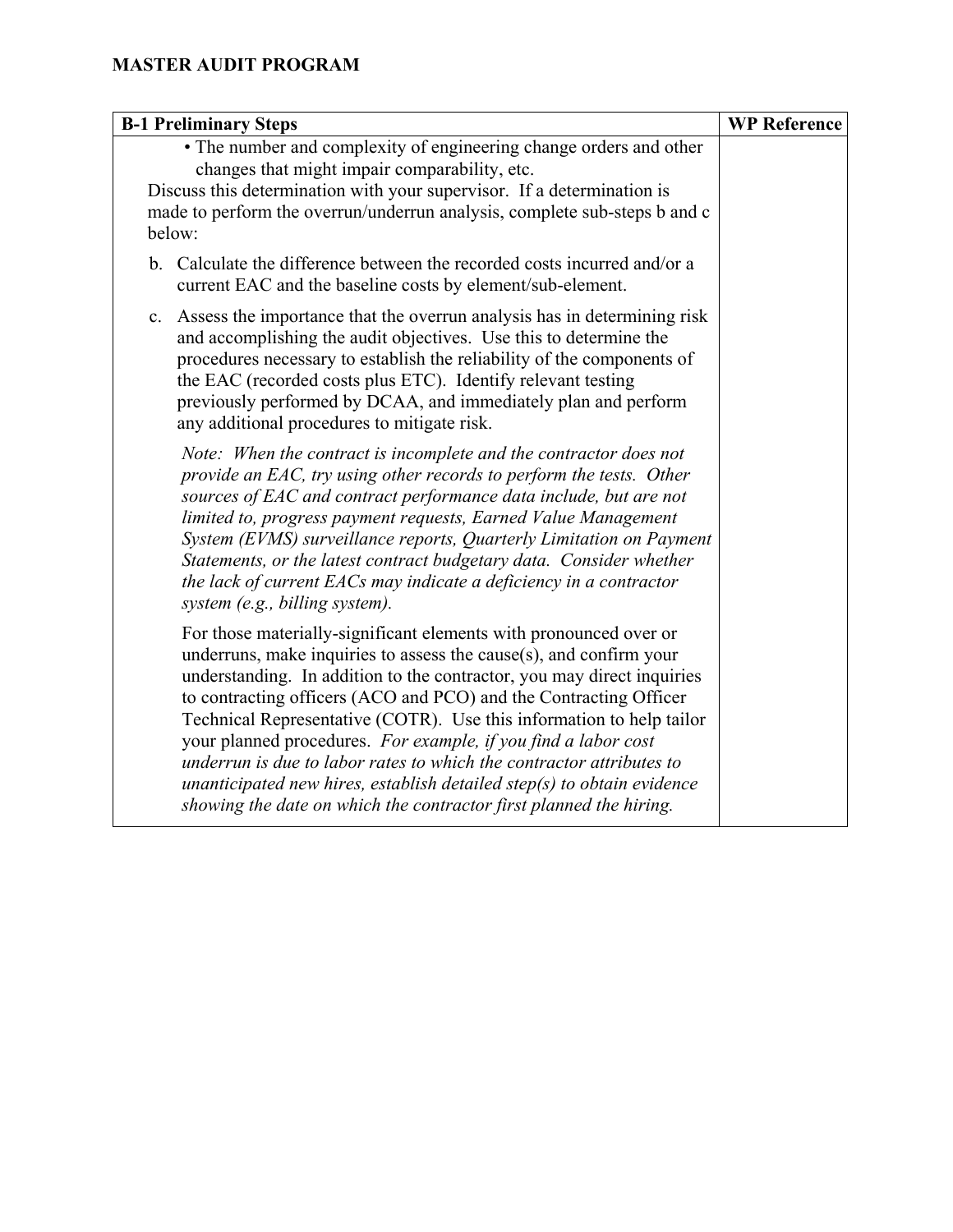| <b>B-1 Preliminary Steps</b>                                                                                                                                                                                                                                                                                                                                                                                                                                                                                                                                                                                                                                                                   | <b>WP Reference</b> |
|------------------------------------------------------------------------------------------------------------------------------------------------------------------------------------------------------------------------------------------------------------------------------------------------------------------------------------------------------------------------------------------------------------------------------------------------------------------------------------------------------------------------------------------------------------------------------------------------------------------------------------------------------------------------------------------------|---------------------|
| 13. Go/No-Go Determination. Discuss with the audit team the evidence                                                                                                                                                                                                                                                                                                                                                                                                                                                                                                                                                                                                                           |                     |
| obtained through the accomplishment of the previous procedures.                                                                                                                                                                                                                                                                                                                                                                                                                                                                                                                                                                                                                                |                     |
| Determine the overall risk that the contract price was materially increased<br>due to defective certified cost or pricing data. If the audit team determines<br>that the overall risk is minimal, document the rationale used to make the<br>determination, discuss with the PCO and contractor, and prepare a<br>memorandum notifying the PCO and contractor that the assignment has<br>been terminated. Additionally, prepare a memorandum for the record (WP<br>01a) to document closing of the assignment.<br>Note: A proforma memorandum to the PCO and letter to the contractor is<br>contained in WP 11e and 11f.<br>Otherwise, continue with the following Risk Assessment/Preliminary |                     |
| Steps.                                                                                                                                                                                                                                                                                                                                                                                                                                                                                                                                                                                                                                                                                         |                     |
| Note: The overrun/underrun analysis should not be the sole basis for<br>determination for the Go/No-Go decision. Consider all the risk assessment<br>procedures including the contracting officer's areas of concern, the review<br>of the PNM (e.g., reliance placed on data that is not what you expect under<br>the circumstances), previous non-compliances, audit leads, etc.                                                                                                                                                                                                                                                                                                             |                     |
| 14. Begin preparing the Chronology of Significant Events (WP A) with key<br>dates that may include the following:                                                                                                                                                                                                                                                                                                                                                                                                                                                                                                                                                                              |                     |
| Certification date<br>٠                                                                                                                                                                                                                                                                                                                                                                                                                                                                                                                                                                                                                                                                        |                     |
| Initial audit report date<br>٠                                                                                                                                                                                                                                                                                                                                                                                                                                                                                                                                                                                                                                                                 |                     |
| Date of last proposal before certification<br>٠                                                                                                                                                                                                                                                                                                                                                                                                                                                                                                                                                                                                                                                |                     |
| Date of final sweep, if applicable (see CAM 14-117.4)                                                                                                                                                                                                                                                                                                                                                                                                                                                                                                                                                                                                                                          |                     |
| Note: For each significant event, document the details of the verification<br>(i.e., date verified, document verified, point of contact information,<br>rationale for the lack of date, etc.). The audit team should monitor the<br>chronology of significant events throughout the audit as more information<br>becomes available, and update it as needed.                                                                                                                                                                                                                                                                                                                                   |                     |
| 15. When verifying final payment, the audit team should verify several sources<br>(e.g., DFAS final payment notice) for accuracy and document the details of<br>the verification. The right to examine contractor records expires three years<br>after final payment; therefore, determining an accurate date of final<br>payment is essential to the audit.                                                                                                                                                                                                                                                                                                                                   |                     |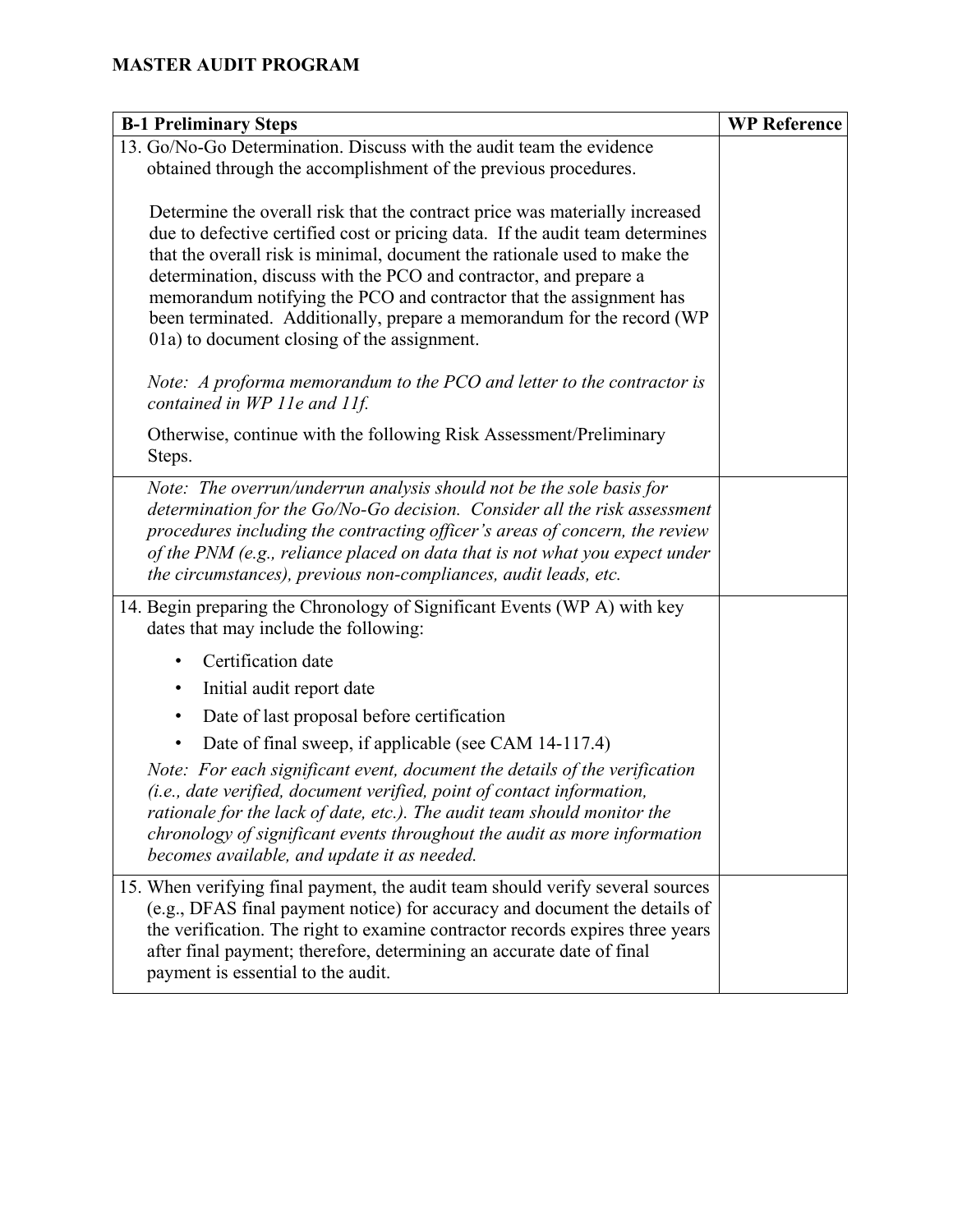| <b>B-1 Preliminary Steps</b>                                                                                                                                                                                                                                                                                                                                                   | <b>WP Reference</b> |
|--------------------------------------------------------------------------------------------------------------------------------------------------------------------------------------------------------------------------------------------------------------------------------------------------------------------------------------------------------------------------------|---------------------|
| 16. For significant Inter-Organizational Transfers (IOT), assess the risk of<br>defective pricing based on the IOT's submitted cost or pricing data. Assess<br>the need for requesting an EAC using the one audit approach and<br>coordinate with the cognizant DCAA office to ensure timely receipt.<br>Perform audit effort required for IOTs in WP Section G.               |                     |
| Note: The date of certification for IOT's is the date of certification between<br>the division awarded the pricing action and the Government.                                                                                                                                                                                                                                  |                     |
| 17. For significant subcontract costs, perform an initial assessment to identify<br>risk:                                                                                                                                                                                                                                                                                      |                     |
| a. of defective pricing at the subcontractor level and determine what<br>actions are necessary to address the risk, and                                                                                                                                                                                                                                                        |                     |
| b. that the subcontractor provided cost or pricing data to the prime that<br>differed from the facts the prime contractor provided to the<br>Government.                                                                                                                                                                                                                       |                     |
| 18. Based on inherent risk and your preliminary understanding of control risk<br>factors, identify the cost elements/sub-elements that are significant to your<br>audit and document the risk-based rationale. Discuss with your supervisor<br>and obtain agreement.                                                                                                           |                     |
| 19. Document your understanding of internal controls the contractor used to<br>ensure the cost or pricing data on the elements/sub-elements selected above,<br>complied with 10 USC §2306a using the framework of WP B-02 (e.g.,<br>required comprehensive sweep, if applicable (see CAM 14-117.4), required<br>real-time documentation of negotiations with suppliers, etc.). |                     |
| 20. Identify those areas that require a request for specialist assistance and/or<br>audit assistance and document on WP B-03. If the need for specialist<br>assistance and/or assist audits is subsequently identified, B-03 should be<br>modified, as appropriate.                                                                                                            |                     |
| Note: An example technical specialist assistance request letter is available<br>at Add\Library Access\Other Audit Guidance\TechSpecDoc.doc.                                                                                                                                                                                                                                    |                     |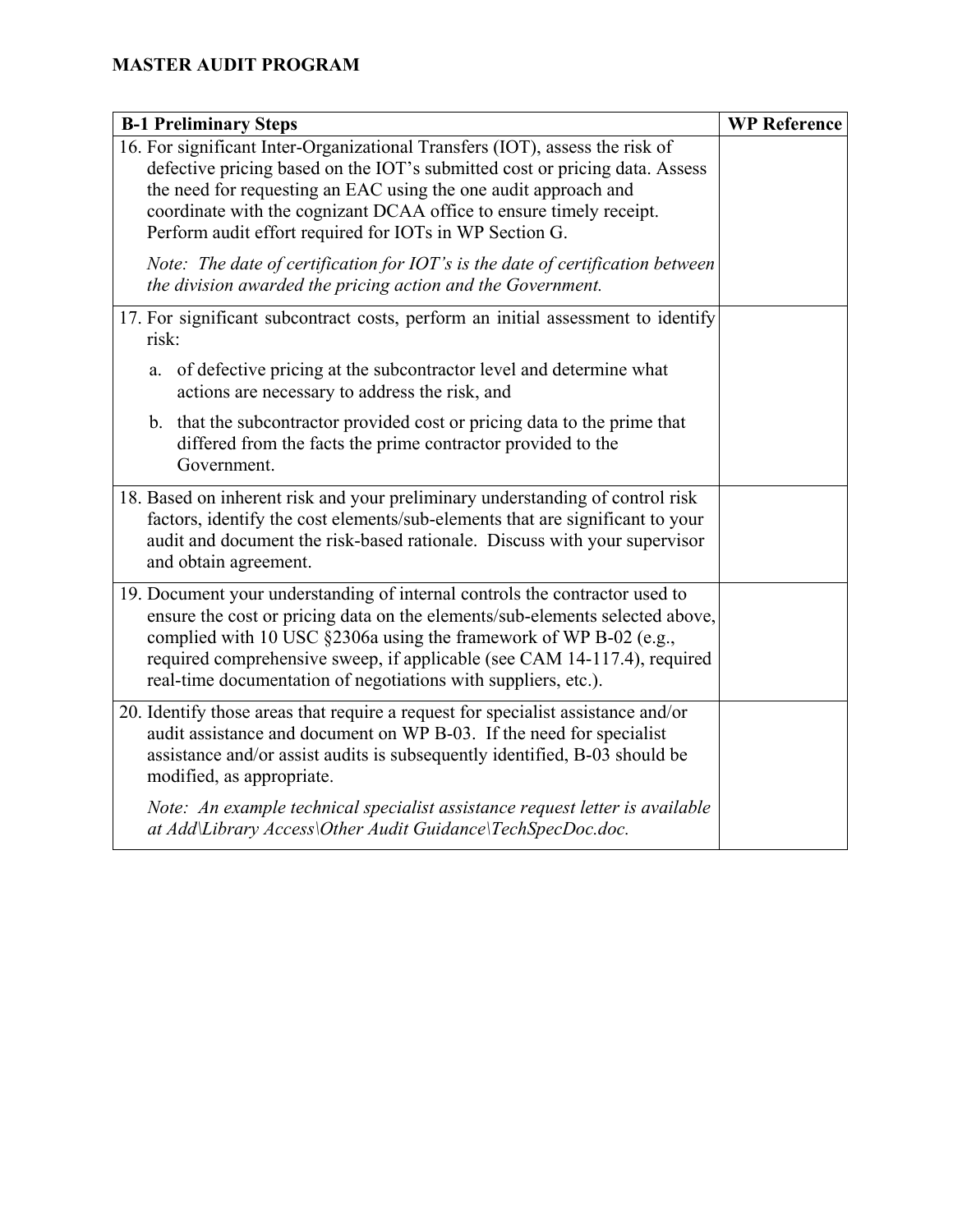| <b>B-1 Preliminary Steps</b>                                                                                                                                                                                                                                                                                                                                                                                                                                           | <b>WP Reference</b> |
|------------------------------------------------------------------------------------------------------------------------------------------------------------------------------------------------------------------------------------------------------------------------------------------------------------------------------------------------------------------------------------------------------------------------------------------------------------------------|---------------------|
| 21. Based on the team's understanding of the criteria, subject matter, and the<br>contractor and its environment, hold a planning meeting with the audit team<br>(at a minimum, Supervisor and Auditor) to discuss and identify potential<br>material noncompliances, whether due to error or fraud, that could affect the<br>subject matter.                                                                                                                          |                     |
| The discussion should include:                                                                                                                                                                                                                                                                                                                                                                                                                                         |                     |
| relevant prior audit experience (e.g., questioned cost, relevant<br>reported accounting system deficiencies),                                                                                                                                                                                                                                                                                                                                                          |                     |
| relevant aspects of the contractor and its environment,<br>٠                                                                                                                                                                                                                                                                                                                                                                                                           |                     |
| risk of material noncompliance due to fraud (e.g., the extent of<br>٠<br>financial incentives, pressures to meet budgetary and contractual<br>commitments, and opportunities to commit and conceal fraud).<br>Consider the DoD IG website Fraud Detection Resources for<br>Auditors for common fraud risk factors. Copy link and paste into<br>web browser,                                                                                                            |                     |
| other known risk factors identified that could materially affect the<br>$\bullet$<br>subject matter, and                                                                                                                                                                                                                                                                                                                                                               |                     |
| the audit team's understanding of relevant key internal controls.<br>٠<br>Document the factors identified that increase the risk of material<br>noncompliance due to error or fraud that could affect the subject<br>matter, and design audit procedures to respond to the increased risk<br>of material noncompliance.                                                                                                                                                |                     |
| Communication among audit team members should continue as needed<br>throughout the audit regarding the risk of material misstatement and<br>noncompliance due to error or fraud.                                                                                                                                                                                                                                                                                       |                     |
| 22. For those elements selected, tailor the detailed audit steps to ensure the tests<br>of details are responsive to the assessed risk. Ensure there is a clear link<br>between the risk assessment and the audit procedures. Discuss with your<br>supervisor (and the audit team) the overall results of the risk assessment and<br>the audit scope.                                                                                                                  |                     |
| Obtain and document supervisory approval of the risk assessment and the<br>planned scope of examination for each cost element documented in WP B<br>and -01 WPs.                                                                                                                                                                                                                                                                                                       |                     |
| 23. Conduct an entrance conference with both the contractor and the<br>Contracting Officer. Confirm the audit team's understanding of the cost or<br>pricing data and the potential of undisclosed data. Discuss the availability<br>of required data and personnel necessary to timely support the audit. If a<br>subcontract, obtain the subcontractor's written consent for release of the<br>audit report to the prime, or reason(s) for not authorizing released. |                     |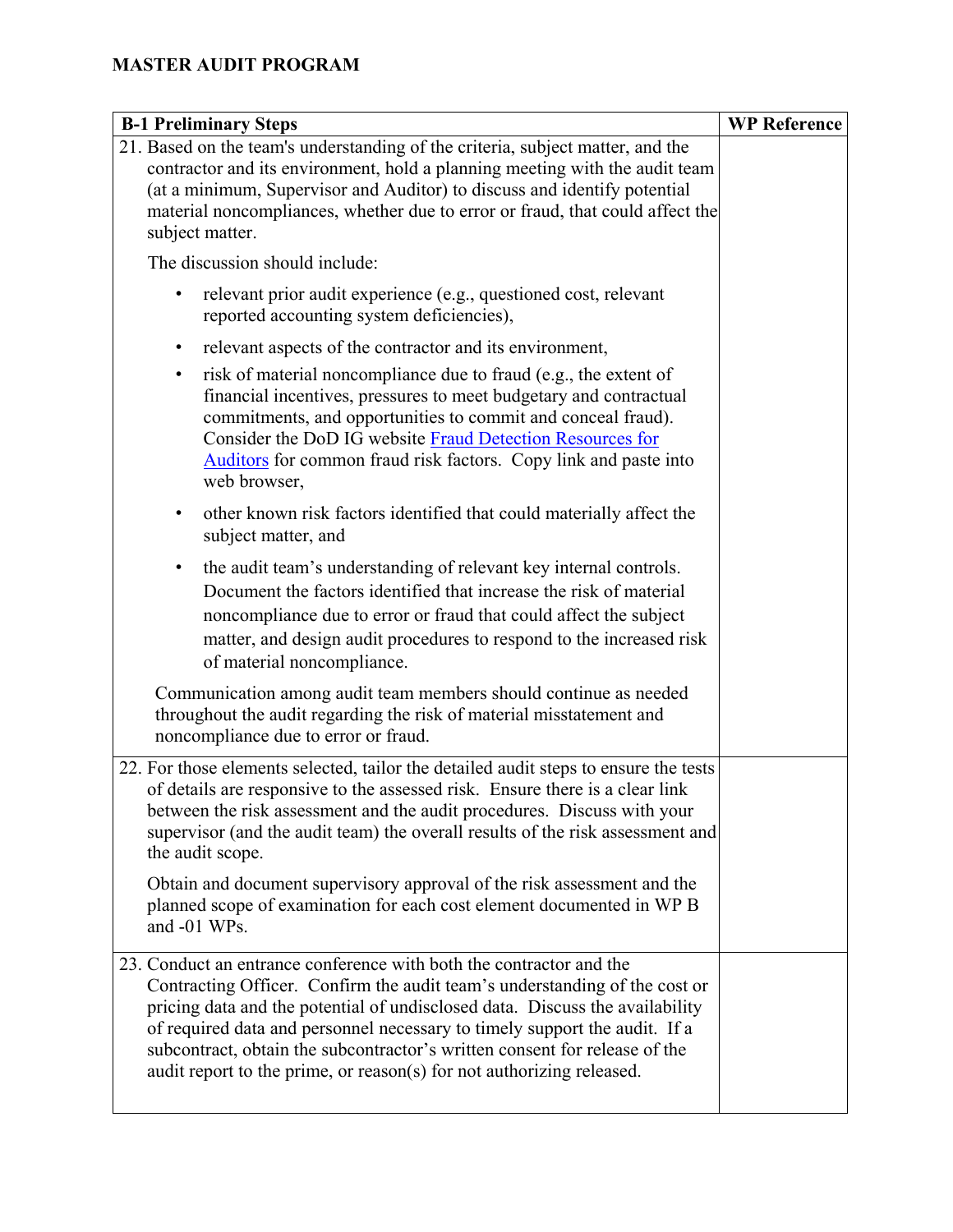| <b>B-1 Preliminary Steps</b>                                                                                             | <b>WP Reference</b> |
|--------------------------------------------------------------------------------------------------------------------------|---------------------|
| 24. Send a formal acknowledgment memorandum to the appropriate contracting<br>officer.                                   |                     |
| Note: Discuss with the contracting officer how to present the findings in the<br>audit report to assist in negotiations. |                     |
| 25. Send a formal notification letter to the contractor.                                                                 |                     |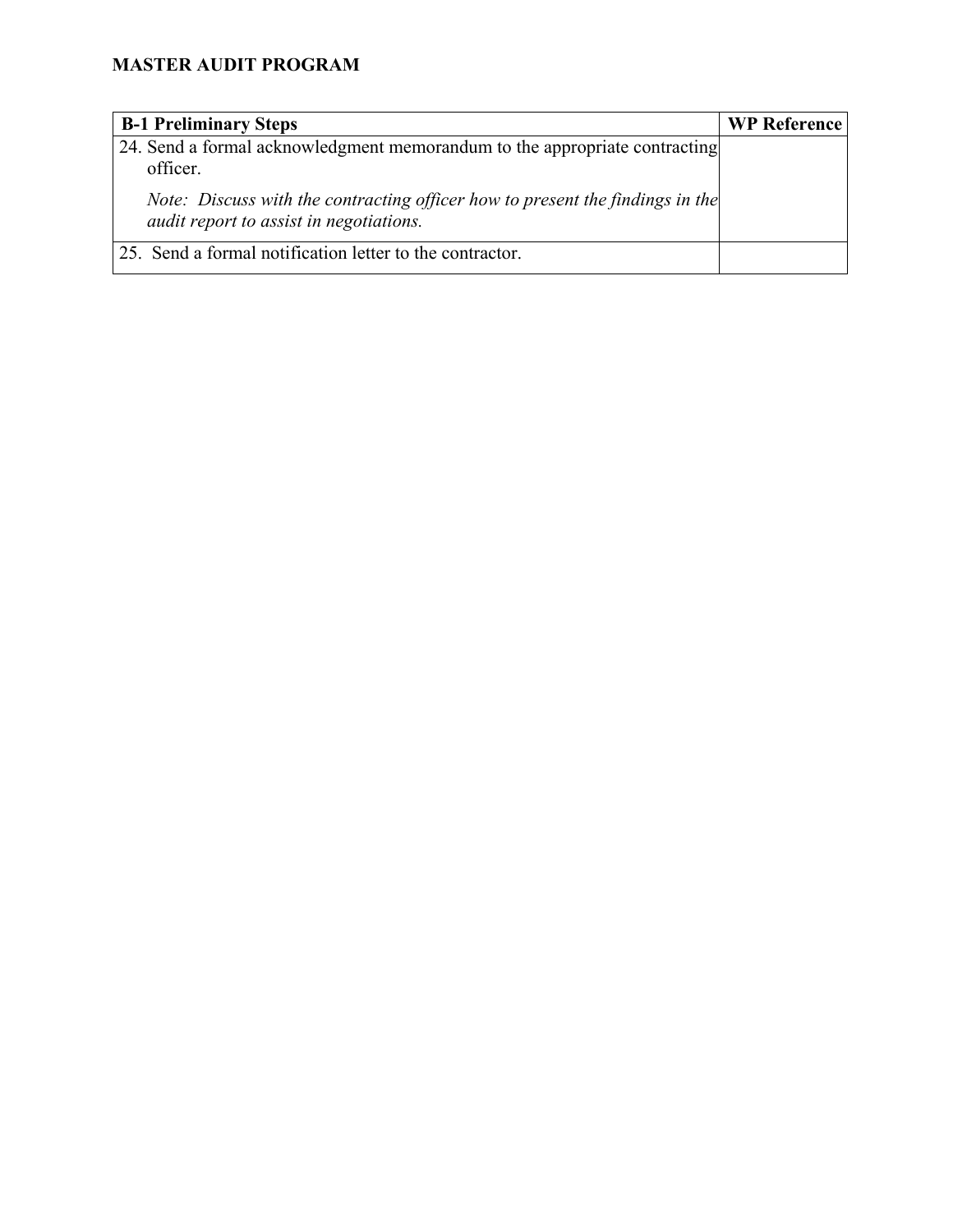|    | <b>D-1 Direct Labor Rates</b>                                                                                                                                                                                                                                                                                                                                                                                                               | <b>WP Reference</b> |
|----|---------------------------------------------------------------------------------------------------------------------------------------------------------------------------------------------------------------------------------------------------------------------------------------------------------------------------------------------------------------------------------------------------------------------------------------------|---------------------|
|    | Version 9.1, dated Dec 2020                                                                                                                                                                                                                                                                                                                                                                                                                 |                     |
|    | 1. If necessary, refine overrun/underrun analysis using the baseline and actual<br>direct labor rates incurred by category to determine if significant variances<br>exist.                                                                                                                                                                                                                                                                  |                     |
|    | 2. If any significant variances exist, determine if there were more current<br>labor rates available that were not disclosed or if the underlying<br>composition of the employees within the labor category changed.                                                                                                                                                                                                                        |                     |
|    | 3. Compare the baseline direct labor rates to those included in the<br>contractor's bidding rate submission or rate agreement in effect as of the<br>date of price agreement. Evaluate significant variances to determine the<br>cause and if there was any known data that was not disclosed.                                                                                                                                              |                     |
|    | 4. If management approved labor rates changed shortly after the certification<br>date, compare the rates to the baseline rates and identify the events and<br>facts causing the variance. If the contractor was aware of these facts prior<br>to the certification date, determine if the contractor adequately disclosed<br>them to the Government.                                                                                        |                     |
|    | 5. Determine the date and status of union agreements, if applicable, that the<br>baseline direct labor rates were based on, or affected by, as of the date of<br>agreement on price. If there are significant variances and the contractor<br>failed to use the agreed to union rates, determine the rationale and obtain<br>substantive evidence for the rationale.                                                                        |                     |
|    | 6. Based on the information reviewed in steps 1 through 5, determine if<br>additional cost or pricing data related to labor rates (including Forward<br>Pricing Rate Agreements) was available but not submitted prior to<br>agreement on price.                                                                                                                                                                                            |                     |
|    | 7. If historical data was used in the certified cost or pricing data relied upon,<br>perform tests of details to provide reasonable assurance the historical data<br>was in compliance with 10 USC §2306a (or if Non-DoD, 41 USC Chapter<br>35) (i.e., accurate, complete and current). In determining the need for tests<br>of details document and reference any pertinent tests of details previously<br>completed in other assignments. |                     |
|    | 8. If the audit team discovers potential offsets during evaluation, keep<br>separate and notify the contractor and contracting officer in writing of<br>potential offsets, and obtain the required certification (CAM 14-115).                                                                                                                                                                                                              |                     |
| 9. | Summarize the results.                                                                                                                                                                                                                                                                                                                                                                                                                      |                     |
|    | Note: Ensure that you have sufficient evidential matter to conclude that<br>the contractor did or did not disclose the most accurate, complete and<br>current cost or pricing data as of the certification date.                                                                                                                                                                                                                            |                     |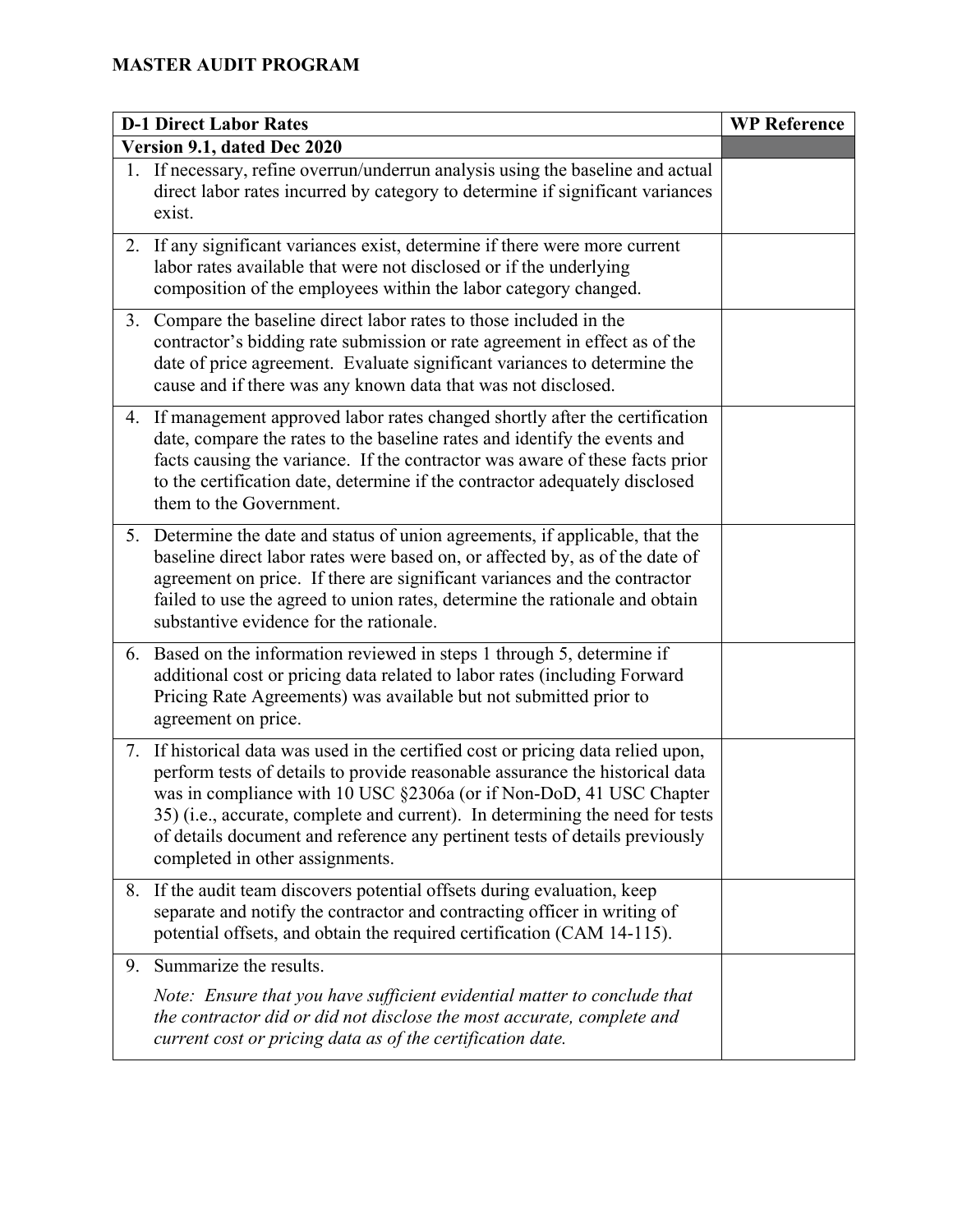| <b>D-1 Direct Labor Rates</b>                                                                                                                           | <b>WP Reference</b> |
|---------------------------------------------------------------------------------------------------------------------------------------------------------|---------------------|
| 10. For identified potential defective pricing, discuss with the supervisor to                                                                          |                     |
| confirm the finding. Verify that DCAA did not identify the factual data in                                                                              |                     |
| a pre-award evaluation. Discuss with the contractor and Procuring                                                                                       |                     |
| Contracting Officer (PCO) to determine if there is any additional                                                                                       |                     |
| information available that would change the results. Prepare a draft report                                                                             |                     |
| note and after coordinating with the supervisor, send to the PCO requesting                                                                             |                     |
| that he/she confirm that the contractor did not disclose the factual data and                                                                           |                     |
| that he/she relied on the defective data. Discuss with the supervisor any                                                                               |                     |
| information provided by the contractor or PCO.                                                                                                          |                     |
| 11. Calculate the recommended price adjustment using an appropriate baseline<br>direct labor costs and the associated costs and profit (CAM 14-114.3d). |                     |
| Note: The working papers must establish the five elements of defective<br>pricing have been met. (CAM 14-102b).                                         |                     |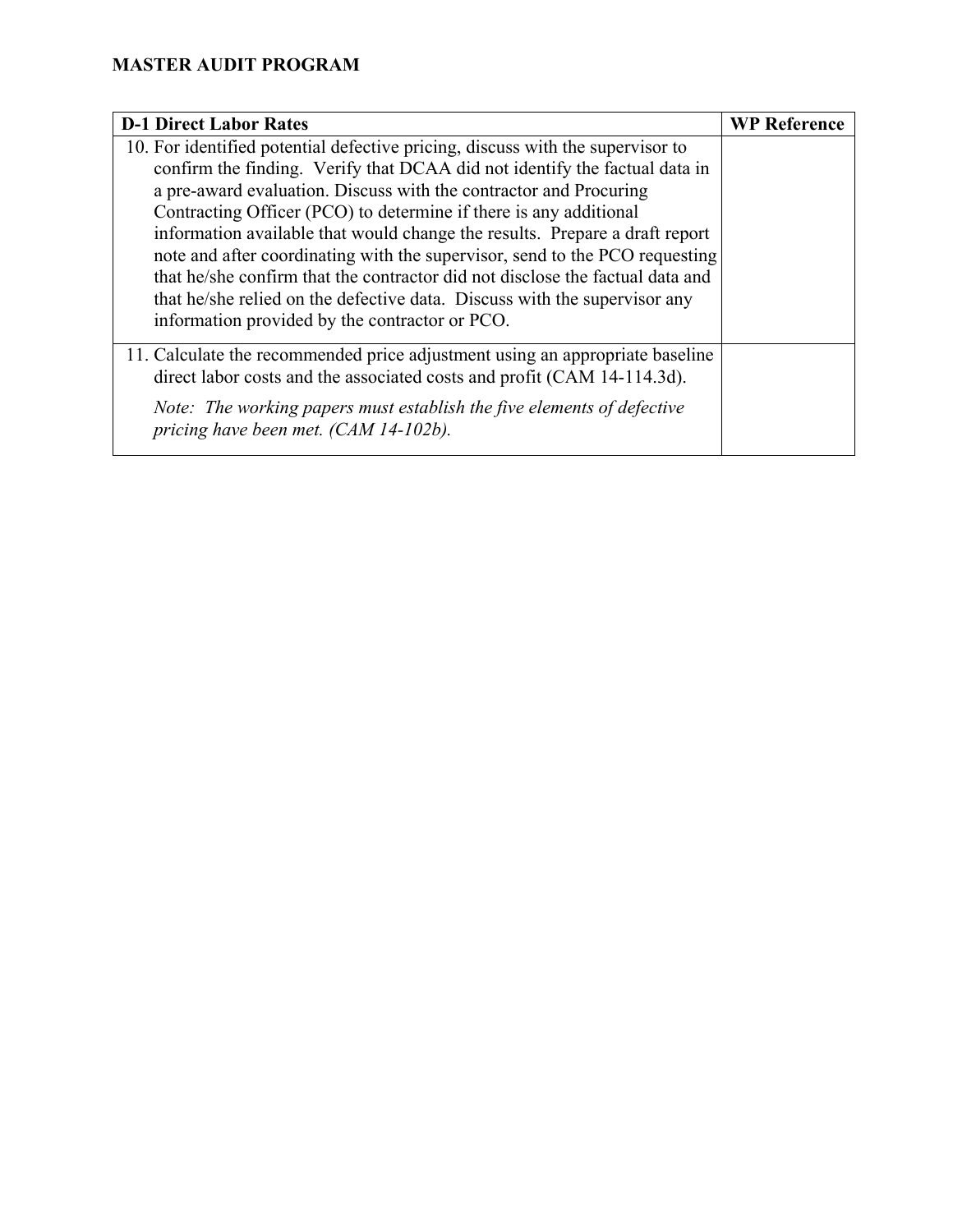| <b>E-1 Labor Hours</b>                                                                                                                                                                                                                                                                                                                                                           | <b>WP Reference</b> |
|----------------------------------------------------------------------------------------------------------------------------------------------------------------------------------------------------------------------------------------------------------------------------------------------------------------------------------------------------------------------------------|---------------------|
| Version 9.1, dated Dec 2020                                                                                                                                                                                                                                                                                                                                                      |                     |
| 1. If necessary, refine your overrun/underrun analysis using the baseline<br><i>labor</i> hours to actual or estimates at completion (EAC) labor hours at a<br>more detailed level (e.g., by labor category, tasking function, major<br>section of Statement of Work (SOW), etc.) to determine if significant<br>variances exist.                                                |                     |
| 2. Perform the following steps, if applicable, to determine the rationale for<br>the variances identified in Step 1 and if there was data available that was<br>not disclosed as of the date of agreement on price.                                                                                                                                                              |                     |
| Determine if the contractor used a different skill mix of employees than<br>a.<br>proposed.                                                                                                                                                                                                                                                                                      |                     |
| b. Determine if judgment was the basis of estimate. If so, determine if<br>history was available and not disclosed.                                                                                                                                                                                                                                                              |                     |
| Determine if history was the basis of estimate. If so, determine if the<br>c.<br>contractor provided the most relevant and current history to the<br>Government.                                                                                                                                                                                                                 |                     |
| d. Determine if labor standards were the basis of the estimate. If so,<br>determine if:                                                                                                                                                                                                                                                                                          |                     |
| the contractor used the most current standards available as of the<br>٠<br>certification date.                                                                                                                                                                                                                                                                                   |                     |
| Note: Standards may include set-up, run time, and applied efficiency<br>factors.                                                                                                                                                                                                                                                                                                 |                     |
| estimated standards reflect methodology used in calculating recorded<br>٠<br>standards (e.g. proposed standards based on production lots of one<br>each while recorded standards show production lots greater than<br>one).                                                                                                                                                      |                     |
| the standards changed shortly after the certification date. If so,<br>$\bullet$<br>compare the revised standards to the baseline standards and identify<br>the events and facts that led to the revised standards. If the<br>contractor was aware of these facts prior to the certification date,<br>determine if the contractor adequately disclosed them to the<br>Government. |                     |
| the risk that an activity included in the standards, was duplicated in<br>٠<br>other proposed rates and factors (e.g., standard includes support<br>activity that is also included in labor support factor, etc.).                                                                                                                                                               |                     |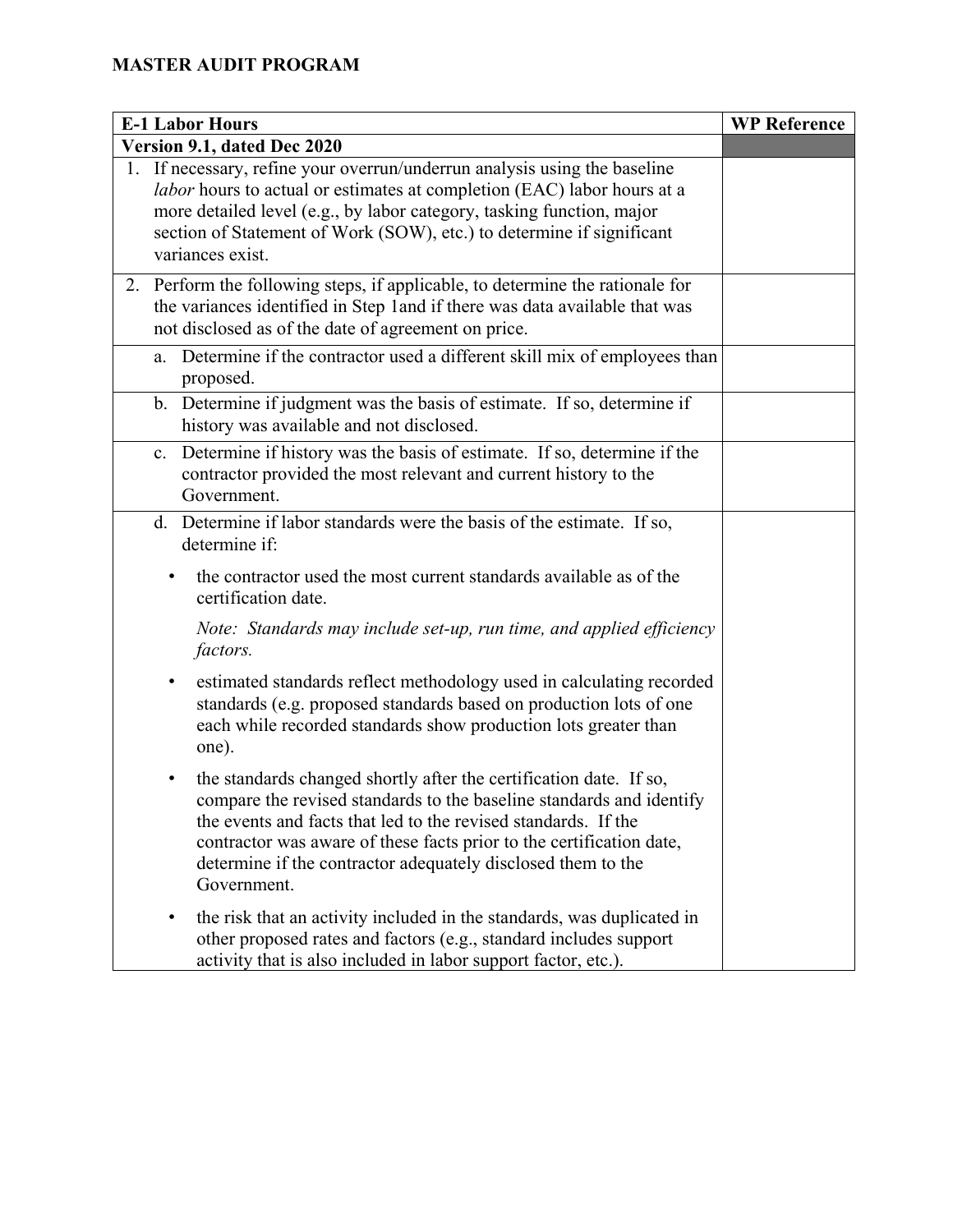| <b>E-1 Labor Hours</b>                                                                                                                                                                                                                                                                                                                                                                                                                                                                                                                                                                                                                                                                                         | <b>WP Reference</b> |
|----------------------------------------------------------------------------------------------------------------------------------------------------------------------------------------------------------------------------------------------------------------------------------------------------------------------------------------------------------------------------------------------------------------------------------------------------------------------------------------------------------------------------------------------------------------------------------------------------------------------------------------------------------------------------------------------------------------|---------------------|
| e. Determine if improvement curves were used as a basis for estimate. If<br>so, determine if the actual hours plotted in the improvement curve were<br>current. Determine that all completed production lots were disclosed in<br>the improvement curve; assure that the improvement curve included all<br>applicable units (i.e. does not exclude commercial or Foreign Military<br>Sales); and all applicable hours from prior contracts were included in<br>the improvement curves. Consider adjustments for any make-or-buy<br>decisions, changes in production methods or engineering design<br>changes that affect the use of prior production hours. Discuss any<br>discrepancies with your supervisor. |                     |
| Determine if the basis of estimate for any labor hours are Cost<br>f.<br>Estimating Relationships (CERs) or factors. If so, then review the basis<br>of the CERs or factors and determine that they are current as of the price<br>agreement date. Verify that the methodology for estimating CER or<br>factored hours is consistent with the CER or factor development.<br>Verify that the contractor provided relevant historical hours for<br>Government consideration.                                                                                                                                                                                                                                     |                     |
| 3. If historical data was used in the certified cost or pricing data relied upon,<br>perform tests of details to provide reasonable assurance the historical data<br>was in compliance with 10 USC §2306a (or if Non-DoD, 41 USC Chapter<br>35) (i.e., accurate, complete and current). Assess the risk that<br>inappropriate labor transfers impaired the accuracy of the historical data.<br>In determining the need for tests of details, document and reference any<br>pertinent test of details previously completed in other assignments.                                                                                                                                                                |                     |
| 4. If the audit team discovers potential offsets during evaluation, keep<br>separate and notify the contractor and contracting officer in writing of<br>potential offsets, and request the required certification (CAM 14-115).                                                                                                                                                                                                                                                                                                                                                                                                                                                                                |                     |
| Summarize the results.<br>5.<br>Note: Ensure that you have sufficient evidential matter to conclude that<br>the contractor <b>did or did not</b> disclose the most accurate, complete and<br>current cost or pricing data as of the certification date.                                                                                                                                                                                                                                                                                                                                                                                                                                                        |                     |
| 6. For identified potential defective pricing, discuss with the supervisor to<br>confirm the findings. Verify that DCAA did not identify the factual data in<br>a pre-award evaluation. Discuss with the contractor and Procuring<br>Contracting Officer (PCO) to determine if there is any additional<br>information available that would change the results. Prepare a draft<br>report note and after coordinating with the supervisor, send to the PCO<br>requesting that he/she confirm that the contractor did not disclose the<br>factual date and that he/she relied on the defective data. Discuss with the<br>supervisor any information provided by the contractor or PCO.                           |                     |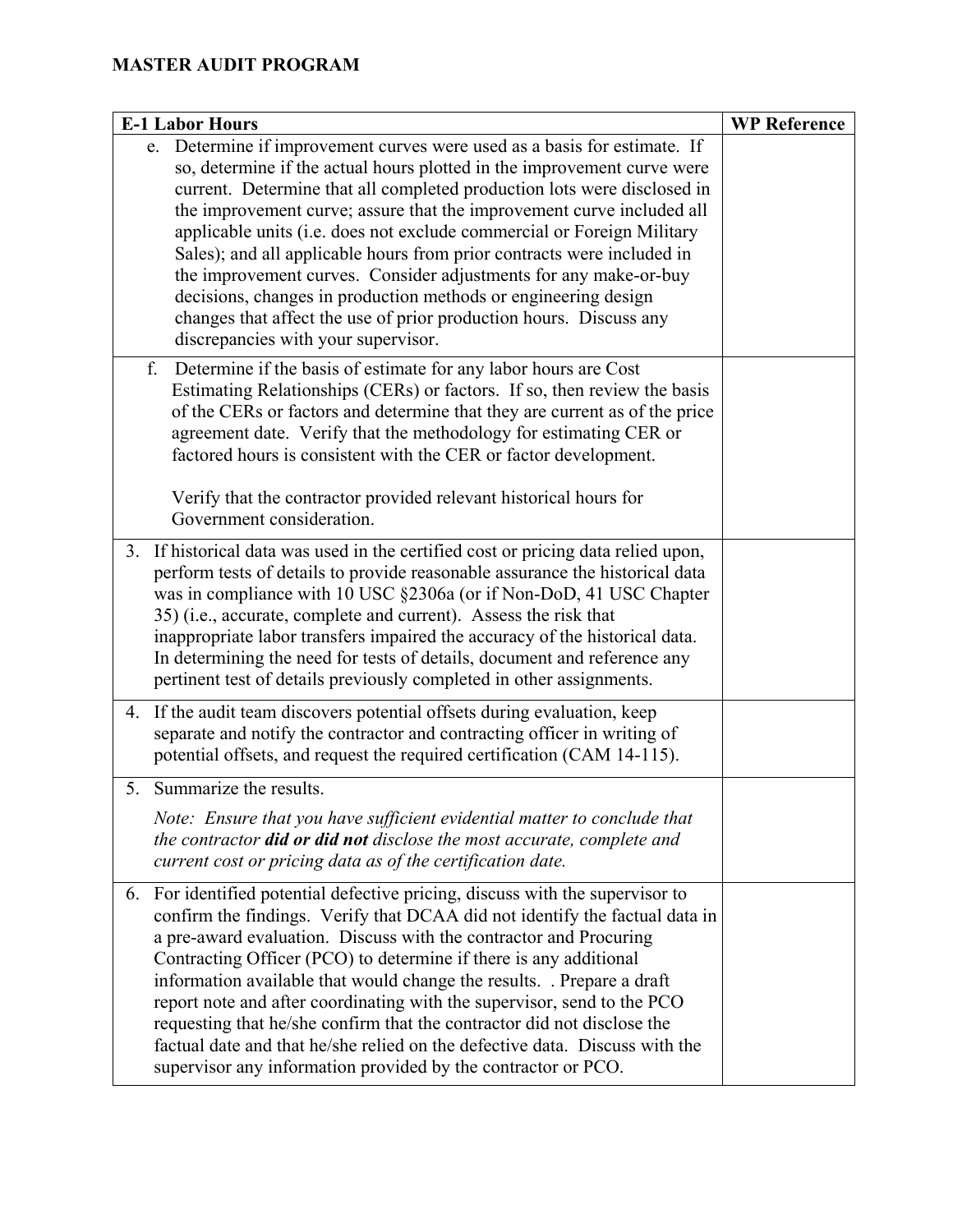| <b>E-1 Labor Hours</b>                                                                                                                                         | <b>WP Reference</b> |
|----------------------------------------------------------------------------------------------------------------------------------------------------------------|---------------------|
| 7. Calculate the recommended price adjustment using the appropriate<br>baseline direct labor costs and the associated costs and profit (CAM 14-<br>$114.3d$ ). |                     |
| Note: The working papers must establish that the five elements of<br>defective pricing have been met (CAM 14-102b).                                            |                     |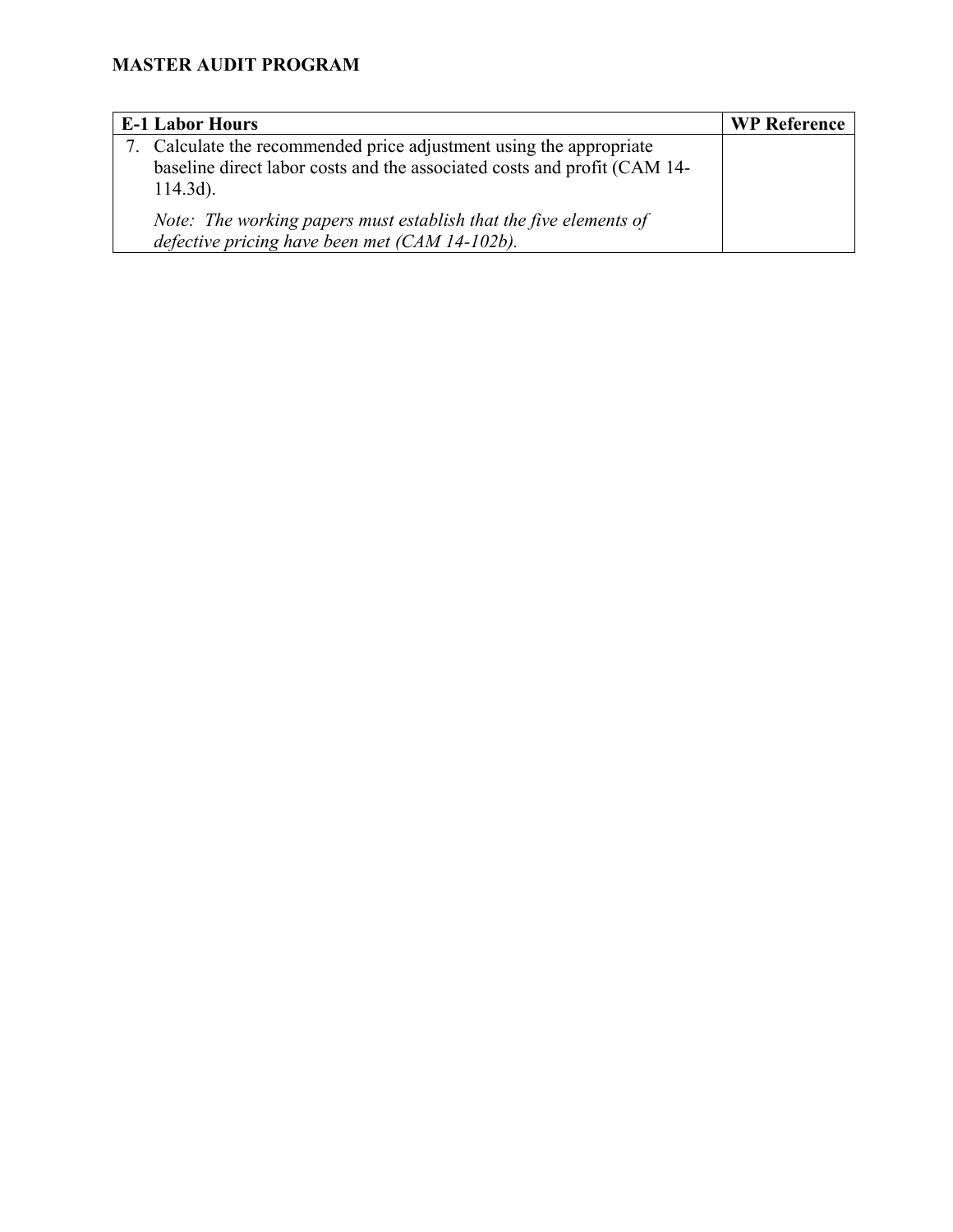| <b>F-1 Material</b>                                                                                                                                                                                                                                                                                                                                                                                                                                                                                                                                                                     | <b>WP Reference</b> |
|-----------------------------------------------------------------------------------------------------------------------------------------------------------------------------------------------------------------------------------------------------------------------------------------------------------------------------------------------------------------------------------------------------------------------------------------------------------------------------------------------------------------------------------------------------------------------------------------|---------------------|
| Version 9.1, dated Dec 2020                                                                                                                                                                                                                                                                                                                                                                                                                                                                                                                                                             |                     |
| 1. If necessary, refine your overrun/underrun analysis using the baseline<br>material amounts/prices to actual or estimates at completion (EAC)<br>material amounts/prices at a more detailed level (e.g., by category of<br>material, tasking function, major section of Statement of Work (SOW),<br>part number, etc.) to help focus your evaluation.                                                                                                                                                                                                                                 |                     |
| 2. Based on the results above and prior experience with the contractor, select<br>items for evaluation and document your rationale.                                                                                                                                                                                                                                                                                                                                                                                                                                                     |                     |
| Note: Refer to CAM 14-117.5 if statistical sampling is used.                                                                                                                                                                                                                                                                                                                                                                                                                                                                                                                            |                     |
| 3. For those items under review, compare the baseline unit cost, kind and<br>quantity to the actual unit cost, kind and quantity as shown on the purchase<br>order (PO). Review the purchase order history and the complete buyer's<br>file (e.g. quotes, negotiation summary, correspondence, PO, etc.) to<br>determine if any data existed that was not adequately disclosed to the<br>Government that would cause an increase in the contract price. The<br>following are some example steps that should be considered and tailored<br>for your specific situation:                  |                     |
| For those items where the actual unit cost is less than the baseline unit<br>a.<br>cost, review the buyer's file to determine if records existed prior to the<br>certification date indicating the lower unit price was known (e.g., quote<br>received, correspondence, PO placed, counter offers from supplier,<br>etc.). If the buyer's file is incomplete, discuss with your supervisor.<br>Consider alternate procedures, such as obtaining third party<br>confirmation to determine whether the contractor was aware of the<br>reduced cost before price agreement (CAM 14-117.6). |                     |
| b. If the kind and/or quantity of material purchased are different from the<br>kind and/or quantity of material included in the baseline, determine<br>reasons for differences and ascertain when the contractor made the<br>change. If the actual supplier is different from the baseline supplier,<br>assess the risk that the contractor purchased an inferior component<br>(i.e., product substitution).                                                                                                                                                                            |                     |
| c. If there is no consolidated bill of materials, determine if any parts were<br>duplicated resulting in overstated material costs.                                                                                                                                                                                                                                                                                                                                                                                                                                                     |                     |
| Determine the basis of all other material additive rates/factors (e.g.,<br>$d_{\cdot}$<br>material rework, scrap, low dollar material items, etc.), if applicable,<br>applied to material costs including intracompany costs. Compare<br>baseline and experienced actual rates/factors (e.g., material rework,<br>scrap, etc.) and evaluate significant variances for potential defective<br>pricing. Ascertain that any material included in a factor was not also<br>proposed discretely.                                                                                             |                     |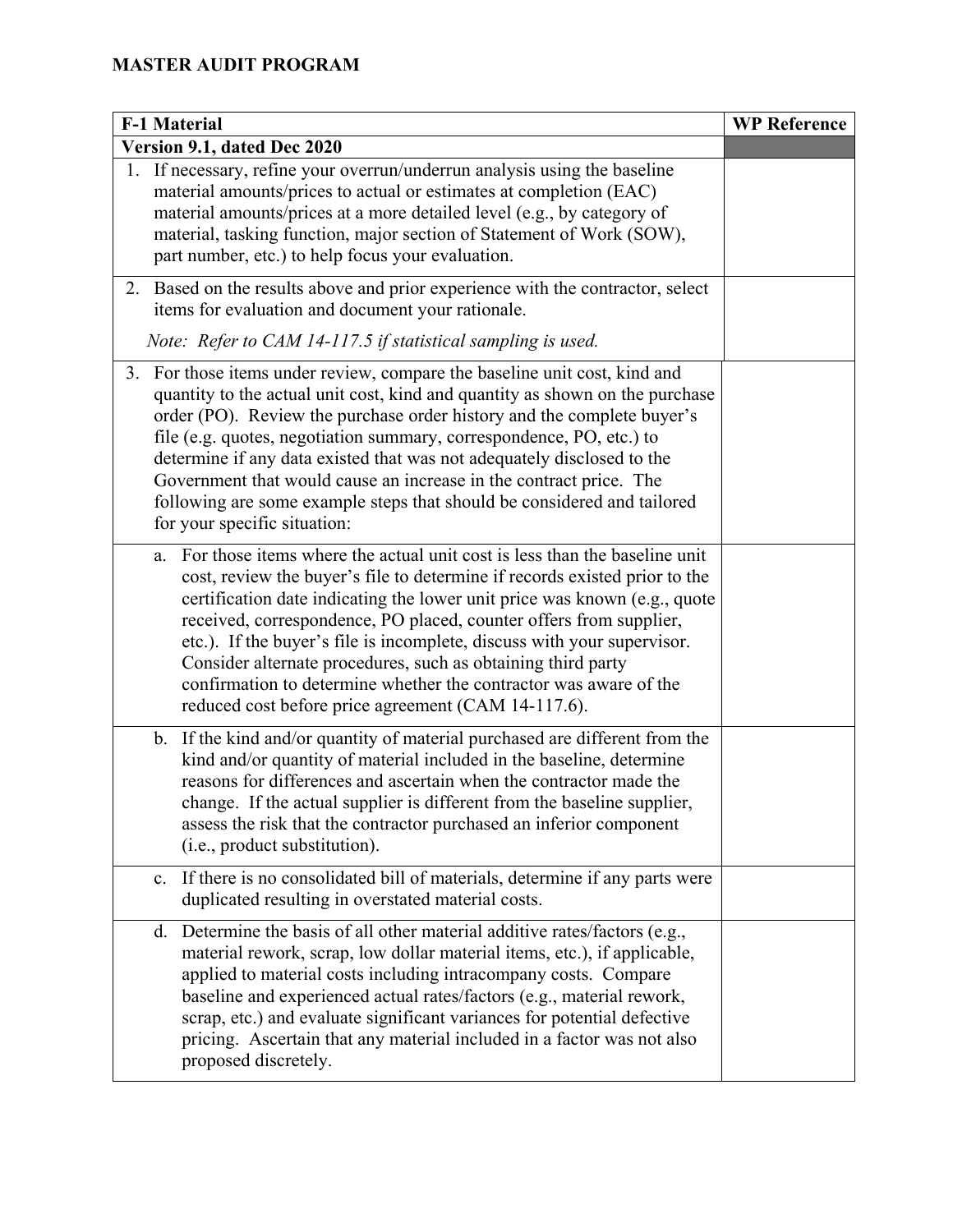| <b>F-1 Material</b>                                                                                                                                                                                                                                                                                                                                                                                                                                                                                                                                                                                                                                                                 | <b>WP Reference</b> |
|-------------------------------------------------------------------------------------------------------------------------------------------------------------------------------------------------------------------------------------------------------------------------------------------------------------------------------------------------------------------------------------------------------------------------------------------------------------------------------------------------------------------------------------------------------------------------------------------------------------------------------------------------------------------------------------|---------------------|
| 4. If historical data was used in the certified cost or pricing data relied upon,<br>perform tests of details to provide reasonable assurance the historical data<br>was in compliance with 10 USC §2306a (or if Non-DoD, 41 USC Chapter<br>35) (i.e., accurate, complete and current). In determining the need for tests<br>of detail, document and reference any pertinent tests of details previously<br>completed in other assignments.                                                                                                                                                                                                                                         |                     |
| 5. If the audit team discovers potential offsets during evaluation, keep separate<br>and notify the contractor and contracting officer in writing of potential<br>offsets, and request the required certification (CAM 14-115).                                                                                                                                                                                                                                                                                                                                                                                                                                                     |                     |
| 6. Summarize the results.                                                                                                                                                                                                                                                                                                                                                                                                                                                                                                                                                                                                                                                           |                     |
| Note: Ensure that you have sufficient evidential matter to conclude that the<br>contractor did or did not disclose the most accurate, complete and current<br>cost or pricing data as of the certification date.                                                                                                                                                                                                                                                                                                                                                                                                                                                                    |                     |
| 7. For identified potential defective pricing, discuss with the supervisor to<br>confirm the finding. Verify that DCAA did not identify the factual data in a<br>pre-award evaluation. Discuss with the contractor and Procuring<br>Contracting Officer (PCO) to determine if there is any additional<br>information available that would change the results. Prepare a draft report<br>note and after coordinating with the supervisor, send to the PCO requesting<br>that he/she confirm that the contractor did not disclose the factual data and<br>that he/she relied on the defective data. Discuss with the supervisor any<br>information provided by the contractor or PCO. |                     |
| 8. Calculate the recommended price adjustment using the appropriate baseline<br>the direct costs and the associated costs and profit (CAM 14-114.3d).                                                                                                                                                                                                                                                                                                                                                                                                                                                                                                                               |                     |
| Note: The working papers must establish that the five elements of defective<br>pricing have been met (CAM 14-102b).                                                                                                                                                                                                                                                                                                                                                                                                                                                                                                                                                                 |                     |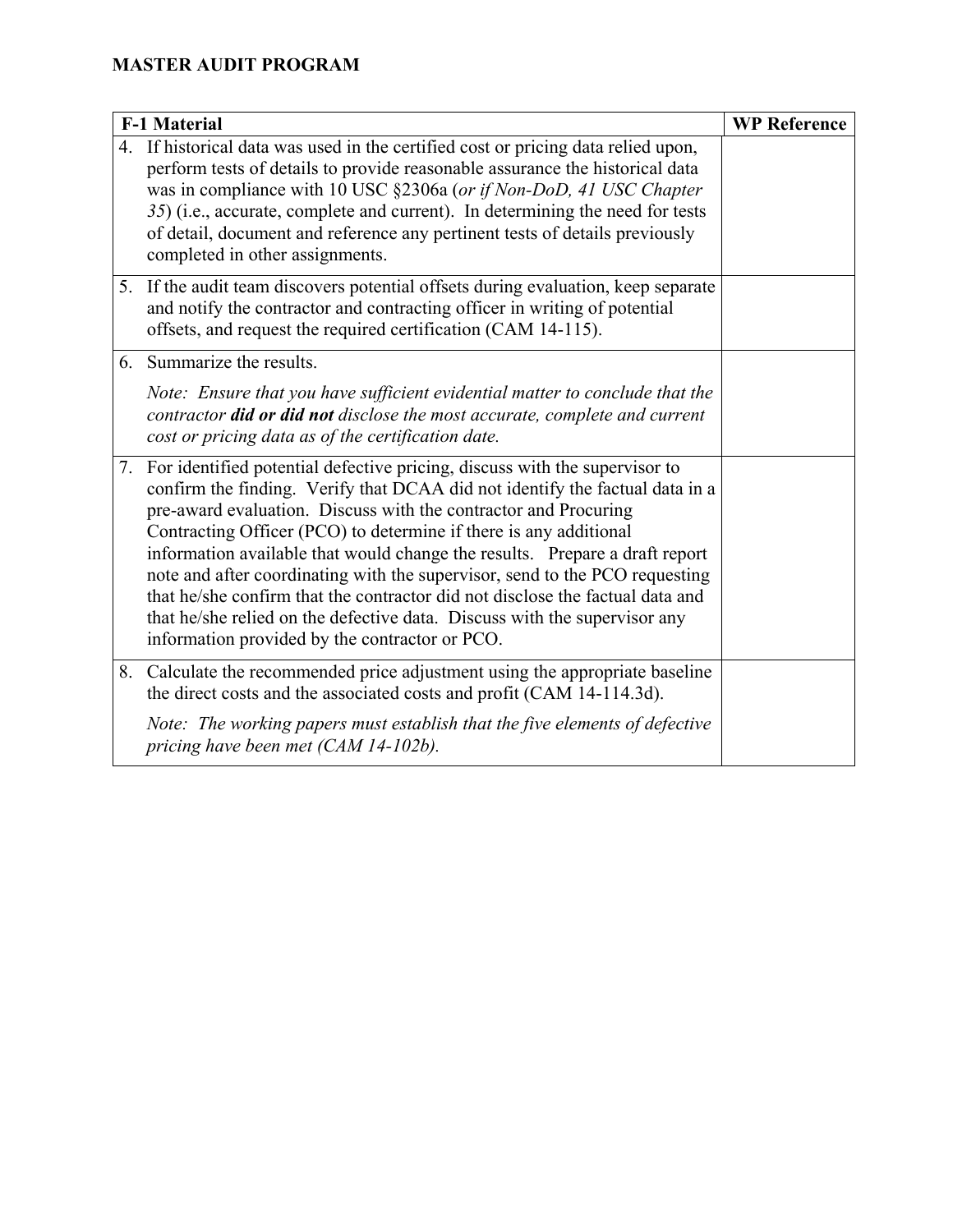| G-1 Inter-organizational Transfers (IOT) |                                                                                                                                                                                                                                                                                                                                                                                                                                                                                                                                                                                                                                                                                   | <b>WP Reference</b> |
|------------------------------------------|-----------------------------------------------------------------------------------------------------------------------------------------------------------------------------------------------------------------------------------------------------------------------------------------------------------------------------------------------------------------------------------------------------------------------------------------------------------------------------------------------------------------------------------------------------------------------------------------------------------------------------------------------------------------------------------|---------------------|
|                                          | Version 9.1, dated Dec 2020                                                                                                                                                                                                                                                                                                                                                                                                                                                                                                                                                                                                                                                       |                     |
|                                          | 1. For significant IOTs, perform an overrun/underrun analysis using the<br>estimates at completion (EAC) obtained directly from the contractor or<br>obtained from the cognizant DCAA office. Identify those IOTs with<br>significant variances and design additional procedures to determine if the<br>IOT's cost or pricing data were accurate, complete, and current.<br>Note: Consider using the one audit approach to obtain the data for the                                                                                                                                                                                                                                |                     |
|                                          | overrun/underrun from the cognizant DCAA office.                                                                                                                                                                                                                                                                                                                                                                                                                                                                                                                                                                                                                                  |                     |
|                                          | 2. For cost based IOT's selected, ensure that profit was excluded from the<br>prime contractor's price (FAR $31.205-26(e)$ ).                                                                                                                                                                                                                                                                                                                                                                                                                                                                                                                                                     |                     |
|                                          | 3. If historical data was used in the certified cost or pricing data under<br>evaluation, perform tests of details to provide reasonable assurance the<br>historical data was in compliance with 10 USC §2306a (or if Non-DoD, 41<br>USC Chapter 35) (i.e., accurate, complete and current). In determining the<br>need for tests of details, document and reference any pertinent test of<br>details previously completed in other assignments.                                                                                                                                                                                                                                  |                     |
|                                          | 4. If the audit team discovers potential offsets during evaluation, keep<br>separate and notify the contractor and contracting officer in writing of<br>potential offsets, and obtain the required certification (CAM 14-115).                                                                                                                                                                                                                                                                                                                                                                                                                                                    |                     |
| 5.                                       | Summarize the results.                                                                                                                                                                                                                                                                                                                                                                                                                                                                                                                                                                                                                                                            |                     |
|                                          | Note: Ensure that you have sufficient evidential matter to conclude that the<br>contractor did or did not disclose the most accurate, complete and current<br>cost of pricing data as of the certification date.                                                                                                                                                                                                                                                                                                                                                                                                                                                                  |                     |
| 6.                                       | For identified potential defective pricing, discuss with the supervisor to<br>confirm the finding. Verify that DCAA did not identify the factual data in a<br>pre-award evaluation. Discuss with the contractor and Procuring<br>Contracting Officer (PCO) to determine if there is any additional<br>information available that would change the results. Prepare a draft report<br>note, and after coordinating with the supervisor, send to the PCO<br>requesting that he/she confirm that the contractor did not disclose the<br>factual data and that he/she relied on the defective data. Discuss with the<br>supervisor any information provided by the contractor or PCO. |                     |
| 7.                                       | Calculate the recommended price adjustment using the appropriate baseline<br>IOT costs and the associated costs and profit (CAM 14-114.3d).                                                                                                                                                                                                                                                                                                                                                                                                                                                                                                                                       |                     |
|                                          | Note: The working papers must establish that the five elements of defective<br>pricing have been met (CAM 14-102b).                                                                                                                                                                                                                                                                                                                                                                                                                                                                                                                                                               |                     |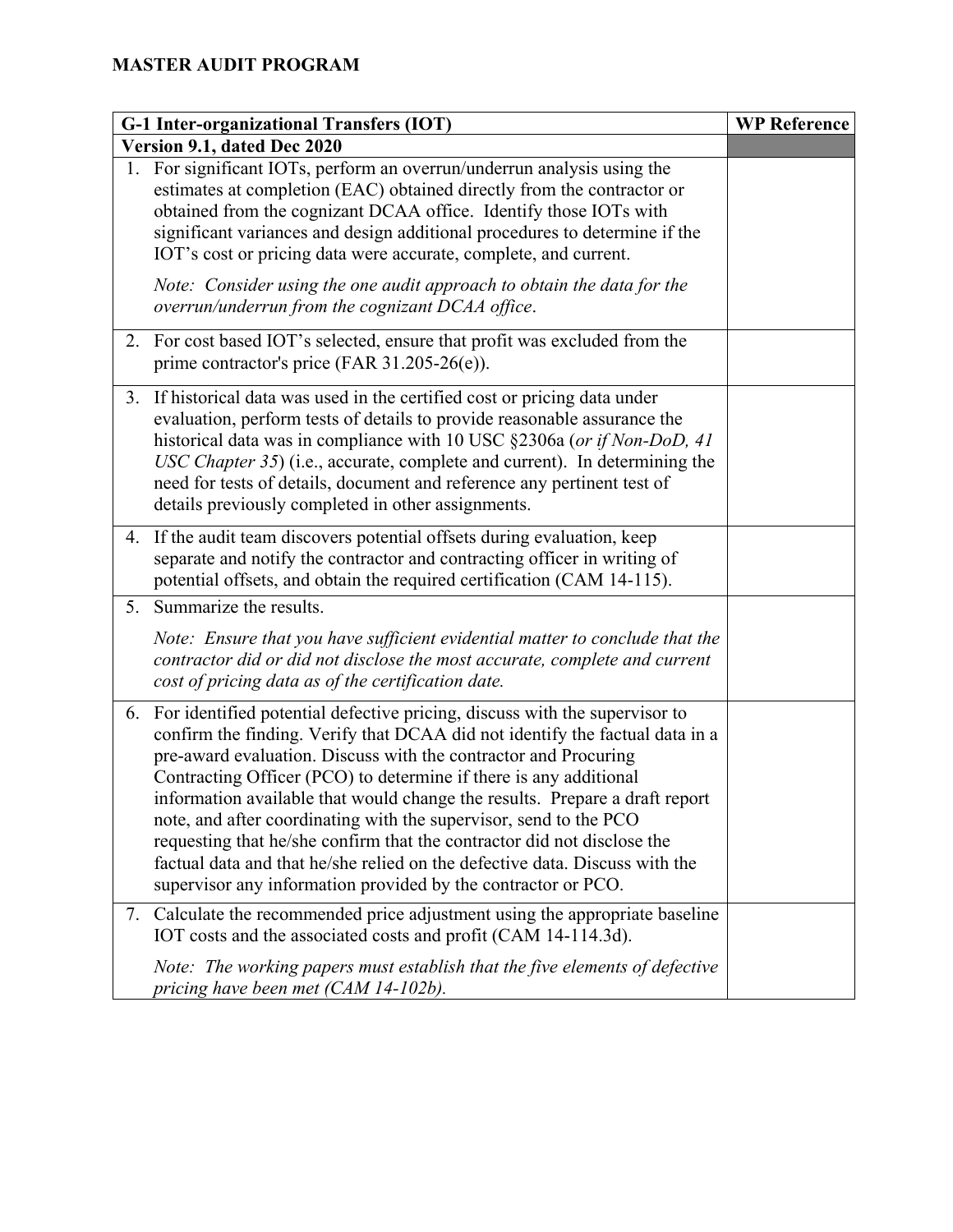|    | <b>H-1 Subcontracts</b>                                                                                                                                                                                                                                                                                                                                                                                                                                                                                                                                                                                                                                                              | <b>WP Reference</b> |
|----|--------------------------------------------------------------------------------------------------------------------------------------------------------------------------------------------------------------------------------------------------------------------------------------------------------------------------------------------------------------------------------------------------------------------------------------------------------------------------------------------------------------------------------------------------------------------------------------------------------------------------------------------------------------------------------------|---------------------|
|    | Version 9.1, dated Dec 2020                                                                                                                                                                                                                                                                                                                                                                                                                                                                                                                                                                                                                                                          |                     |
|    | 1. For each subcontractor with risk at the prime contractor level, obtain the<br>subcontract agreement and find the baseline amount. Identify those<br>subcontracts with significant variances for further evaluation.                                                                                                                                                                                                                                                                                                                                                                                                                                                               |                     |
|    | 2. For those subcontractors selected, obtain and evaluate the buyer's file to<br>determine if records existed prior to the prime certification date indicating<br>a lower subcontract price was known (e.g., quote received, correspondence,<br>purchase order (PO) placed, counter offers from subcontractor, etc.). If the<br>buyer's file is incomplete, discuss with your supervisor. Consider alternate<br>procedures, such as obtaining third party confirmation to determine<br>whether the contractor was aware of the reduced subcontract price before<br>price agreement (CAM 14-117.6).                                                                                   |                     |
|    | 3. Assess the risk that the certified cost or pricing data submitted by the<br>subcontractor did not comply with 10 USC §2306a (e.g., prime's cost/price<br>analysis indicates subcontract proposal was not in sufficient detail). Notify<br>the cognizant DCAA office of the risk for their audit consideration.                                                                                                                                                                                                                                                                                                                                                                    |                     |
|    | 4. If historical data was used in the certified cost or pricing data under<br>evaluation, perform tests of details to provide reasonable assurance the<br>historical data was in compliance with 10 USC §2306a (or if Non-DoD, 41<br>USC Chapter 35) (i.e., accurate, complete and current). In determining the<br>need for tests of details, document and reference any pertinent test of<br>details previously completed in other assignments.                                                                                                                                                                                                                                     |                     |
|    | 5. If the audit team discovers potential offsets during evaluation, keep<br>separate and notify the contractor and contracting officer in writing of<br>potential offsets, and request the required certification (CAM 14-115).                                                                                                                                                                                                                                                                                                                                                                                                                                                      |                     |
| 6. | Incorporate the results of any assist audits received, if applicable.                                                                                                                                                                                                                                                                                                                                                                                                                                                                                                                                                                                                                |                     |
| 7. | Summarize results.<br>Note: Ensure that you have sufficient evidential matter to conclude that the<br>contractor did or did not disclose the most accurate, complete and current<br>cost or pricing data as of the certification date.                                                                                                                                                                                                                                                                                                                                                                                                                                               |                     |
|    | 8. For identified potential defective pricing, discuss with the supervisor to<br>confirm the finding. Verify that DCAA did not identify the factual data in<br>a pre-award evaluation. Discuss with the contractor and Procuring<br>Contracting Officer (PCO) to determine if there is any additional<br>information available that would change the results. Prepare a draft report<br>note, and after coordinating with the supervisor, send to the PCO<br>requesting that he/she confirm that the contractor did not disclose the<br>factual data and that he/she relied on the defective data. Discuss with the<br>supervisor any information provided by the contractor or PCO. |                     |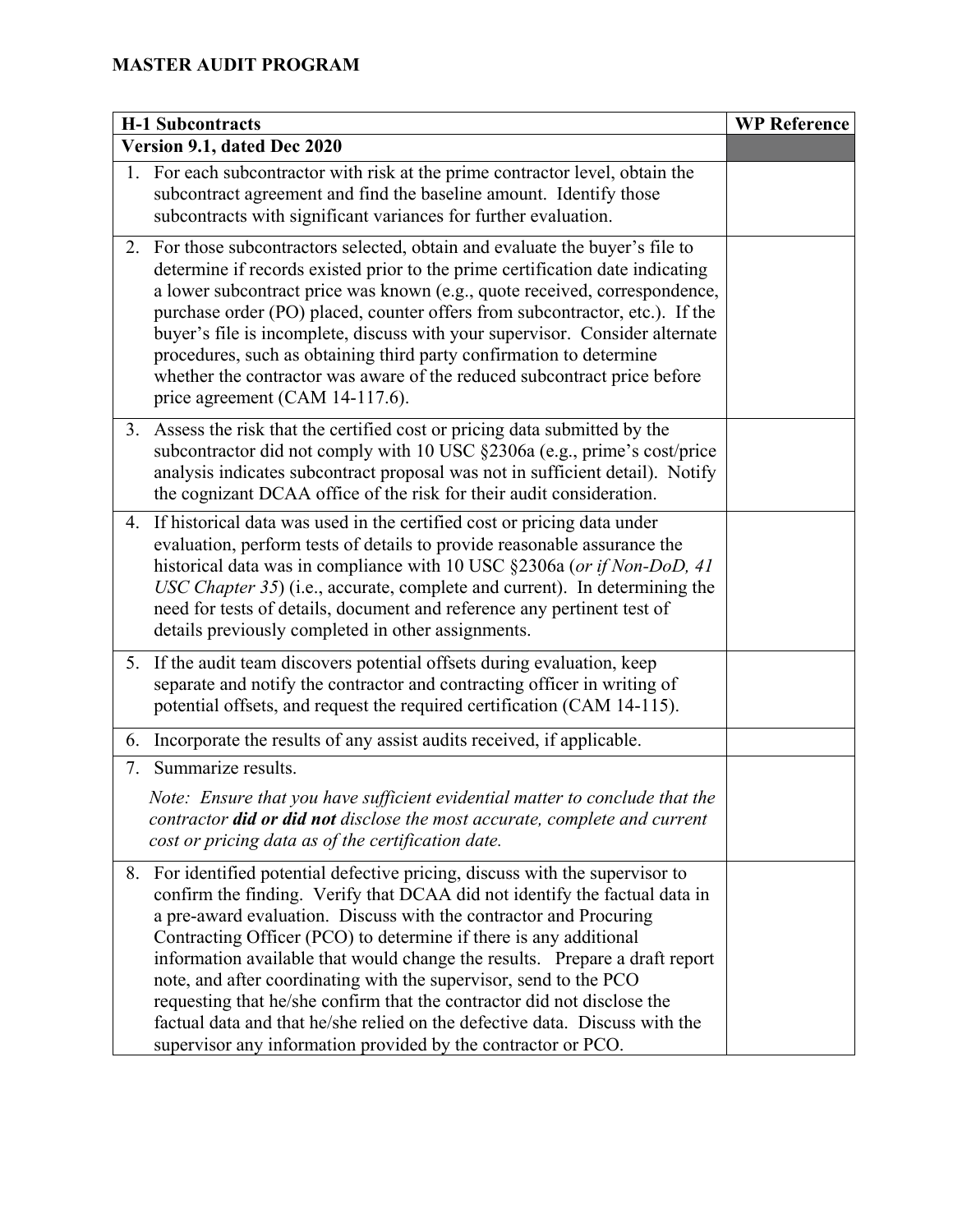| <b>H-1 Subcontracts</b>                                                                                                                               | <b>WP Reference</b> |
|-------------------------------------------------------------------------------------------------------------------------------------------------------|---------------------|
| 9. Calculate the recommended price adjustment using the appropriate baseline<br>subcontract costs and the associated costs and profit (CAM14-114.3d). |                     |
| Note: The working papers must establish that the five elements of defective<br>pricing have been met (CAM 14-102b).                                   |                     |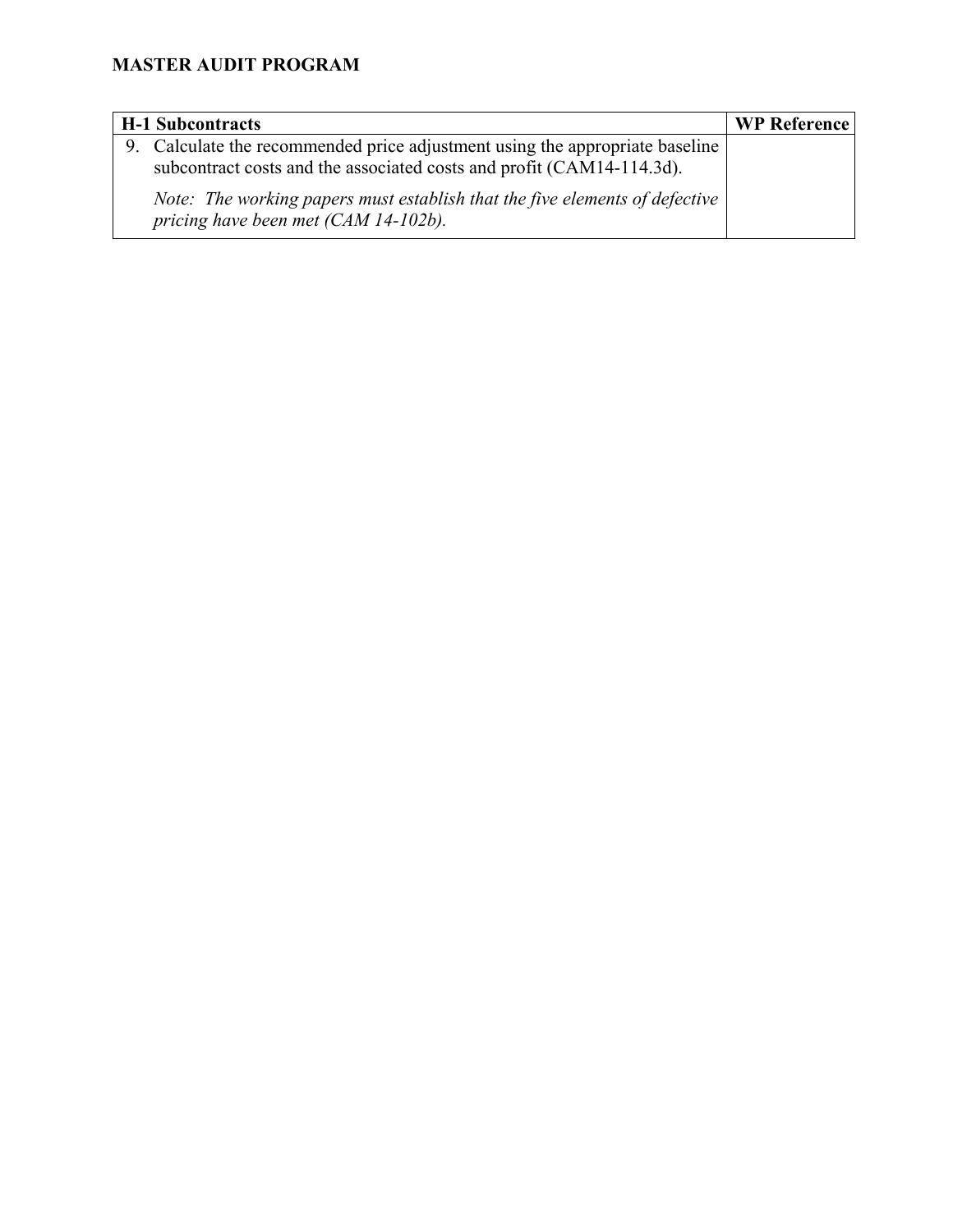| <b>I-1 Indirect Rates &amp; Factors</b>                                                                                                                                                                                                                                                                                                                                                                                                                                                                                                                                                                   | <b>WP Reference</b> |
|-----------------------------------------------------------------------------------------------------------------------------------------------------------------------------------------------------------------------------------------------------------------------------------------------------------------------------------------------------------------------------------------------------------------------------------------------------------------------------------------------------------------------------------------------------------------------------------------------------------|---------------------|
| Version 9.1, dated Dec 2020                                                                                                                                                                                                                                                                                                                                                                                                                                                                                                                                                                               |                     |
| 1. Based on the risk identified, refine overrun/underrun analysis using the<br>baseline and actual indirect rates incurred to determine if significant<br>variances exist to determine if additional effort is warranted based on<br>efforts that would need to be expanded.                                                                                                                                                                                                                                                                                                                              |                     |
| 2. For rates with significant variances, compare baseline and actual pools, and<br>bases by year. Identify the major cost groups most contributing to the<br>variance, and obtain an explanation. Assess whether the unexpected<br>variance was the result of an error in judgment or the omission of relevant<br>facts (e.g., planned sale of equipment resulting in a decrease in<br>depreciation, etc.). For those unexpected events that are fact-based, obtain<br>and evaluate records pertaining to the event and determine if the contractor<br>knew of the event prior to the certification date. |                     |
| Note: Significant underruns may exist if this pricing action had a<br>significant impact on the business base and the impact was not disclosed.                                                                                                                                                                                                                                                                                                                                                                                                                                                           |                     |
| 3. Compare the baseline rates and factors to those included in the contractor's<br>bidding rate submission or rate agreement in effect as of the date of price<br>agreement and evaluate significant variances to determine the cause.                                                                                                                                                                                                                                                                                                                                                                    |                     |
| 4. If management approved rates and factors changed shortly after the<br>certification date, compare the rates to the baseline rates and identify the<br>events and facts causing the variance. If the contractor was aware of these<br>facts prior to the certification date, determine if the contractor properly<br>disclosed them.                                                                                                                                                                                                                                                                    |                     |
| 5. If historical data was used in the certified cost or pricing data under<br>evaluation, perform tests of details to provide reasonable assurance the<br>historical data was in compliance with 10 USC §2306a (or if Non-DoD, 41<br>USC Chapter 35) (i.e., accurate, complete and current). In determining the<br>need for test of details, document and reference any pertinent test of details<br>previously completed in other assignments.                                                                                                                                                           |                     |
| 6. If the audit team discovers potential offsets during evaluation, keep separate<br>and notify the contractor and contracting officer in writing of potential<br>offsets, and request the required certification (CAM 14-115).                                                                                                                                                                                                                                                                                                                                                                           |                     |
| 7. Summarize the results.                                                                                                                                                                                                                                                                                                                                                                                                                                                                                                                                                                                 |                     |
| Note: Ensure that you have sufficient evidential matter to conclude that the<br>contractor <b>did or did not</b> disclose the most accurate, complete and current<br>cost or pricing data as of the certification date.                                                                                                                                                                                                                                                                                                                                                                                   |                     |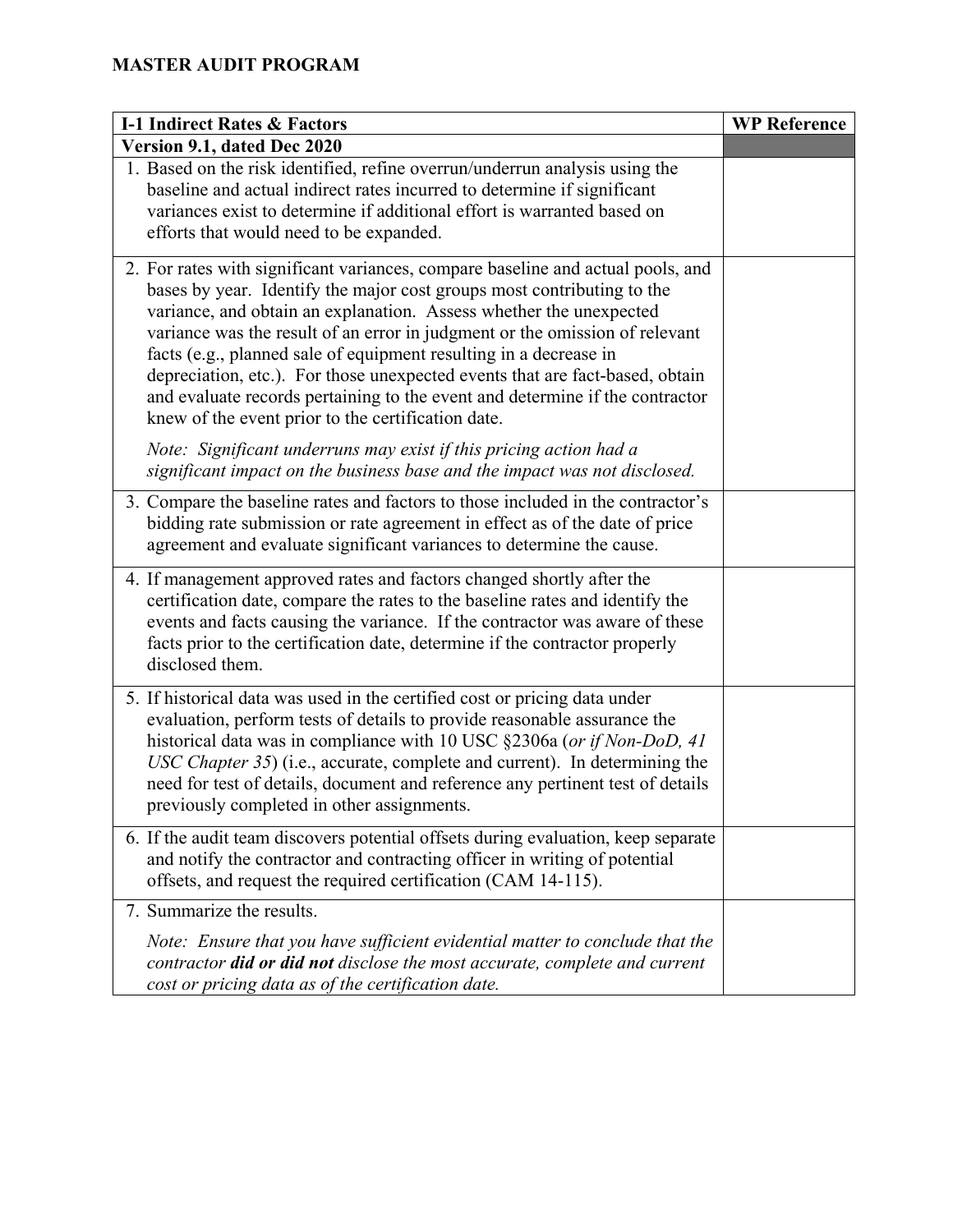| <b>I-1 Indirect Rates &amp; Factors</b>                                                                             | <b>WP Reference</b> |
|---------------------------------------------------------------------------------------------------------------------|---------------------|
| 8. For identified potential defective pricing, discuss with the supervisor to                                       |                     |
| confirm the finding. Verify that DCAA did not identify the factual data in a                                        |                     |
| pre-award evaluation. Discuss with the contractor and Procuring                                                     |                     |
| Contracting Officer (PCO) to determine if there is any additional                                                   |                     |
| information available that would change the results. Prepare and send a                                             |                     |
| draft report note, and after coordinating with the supervisor, send to the                                          |                     |
| PCO requesting that he/she confirm that the contractor did not disclose the                                         |                     |
| factual data and that he/she relied on the defective data. Discuss with the                                         |                     |
| supervisor any information provided by the contractor or PCO.                                                       |                     |
| 9. Calculate the recommended price adjustment using the appropriate baseline                                        |                     |
| indirect costs and the associated costs and profit (CAM 14-114.3d).                                                 |                     |
| Note: The working papers must establish that the five elements of defective<br>pricing have been met (CAM 14-102b). |                     |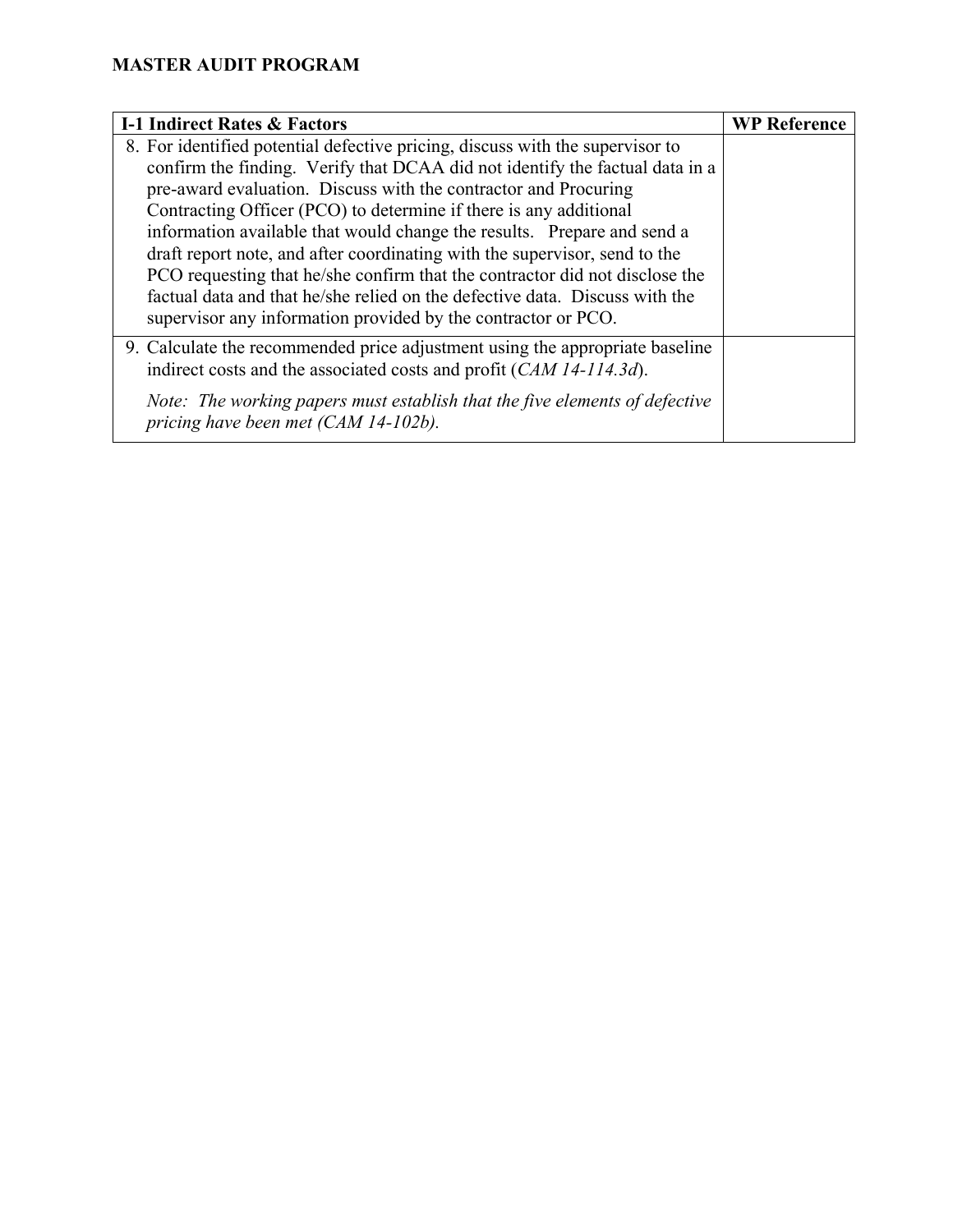| J-1 Other Direct Costs (ODC)                                                                                                                                                                                                                                                                                                                                                                                                                                                                                                                                                                                                                                                         | <b>WP Reference</b> |
|--------------------------------------------------------------------------------------------------------------------------------------------------------------------------------------------------------------------------------------------------------------------------------------------------------------------------------------------------------------------------------------------------------------------------------------------------------------------------------------------------------------------------------------------------------------------------------------------------------------------------------------------------------------------------------------|---------------------|
| Version 9.1, dated Dec 2020                                                                                                                                                                                                                                                                                                                                                                                                                                                                                                                                                                                                                                                          |                     |
| 1. If necessary, refine your overrun/underrun analysis using the baseline<br>extended costs to actual or estimates at completion (EAC) extended costs at<br>a more detailed level (e.g., travel, consultant) identify any significant<br>variances. Select items with significant variances for evaluation and<br>develop appropriate detailed audit steps.                                                                                                                                                                                                                                                                                                                          |                     |
| 2. If historical data was used in the certified cost or pricing data under<br>evaluation, perform tests of details to provide reasonable assurance the<br>historical data was in compliance with 10 USC §2306a (or if Non-DoD, 41<br>USC Chapter 35) (i.e., accurate, complete, and current). In determining the<br>need for tests of details, document and reference any pertinent test of details<br>previously completed in other assignments.                                                                                                                                                                                                                                    |                     |
| 3. If the audit team discovers potential offsets during evaluation, keep separate<br>and notify the contractor and contracting officer in writing of potential<br>offsets, and request the required certification (CAM 14-115).                                                                                                                                                                                                                                                                                                                                                                                                                                                      |                     |
| 4. Summarize the results.                                                                                                                                                                                                                                                                                                                                                                                                                                                                                                                                                                                                                                                            |                     |
| Note: Ensure that you have sufficient evidential matter to conclude that the<br>contractor did or did not disclose the most accurate, complete and current<br>cost or pricing data as of the certification date.                                                                                                                                                                                                                                                                                                                                                                                                                                                                     |                     |
| 5. For identified potential defective pricing, discuss with the supervisor to<br>confirm the finding. Verify that DCAA did not identify the factual data in<br>a pre-award evaluation. Discuss with the contractor and Procuring<br>Contracting Officer (PCO) to determine if there is any additional<br>information available that would change the results. Prepare a draft report<br>note, and after coordinating with the supervisor, send to the PCO<br>requesting that he/she confirm that the contractor did not disclose the<br>factual data and that he/she relied on the defective data. Discuss with the<br>supervisor any information provided by the contractor or PCO. |                     |
| 6. Calculate the recommended price adjustment using the appropriate baseline<br>of other direct costs and the associated costs and profit (CAM 14-114.3d).                                                                                                                                                                                                                                                                                                                                                                                                                                                                                                                           |                     |
| Note: The working papers must establish that the five elements of<br>defective pricing have been met (CAM 14-102b).                                                                                                                                                                                                                                                                                                                                                                                                                                                                                                                                                                  |                     |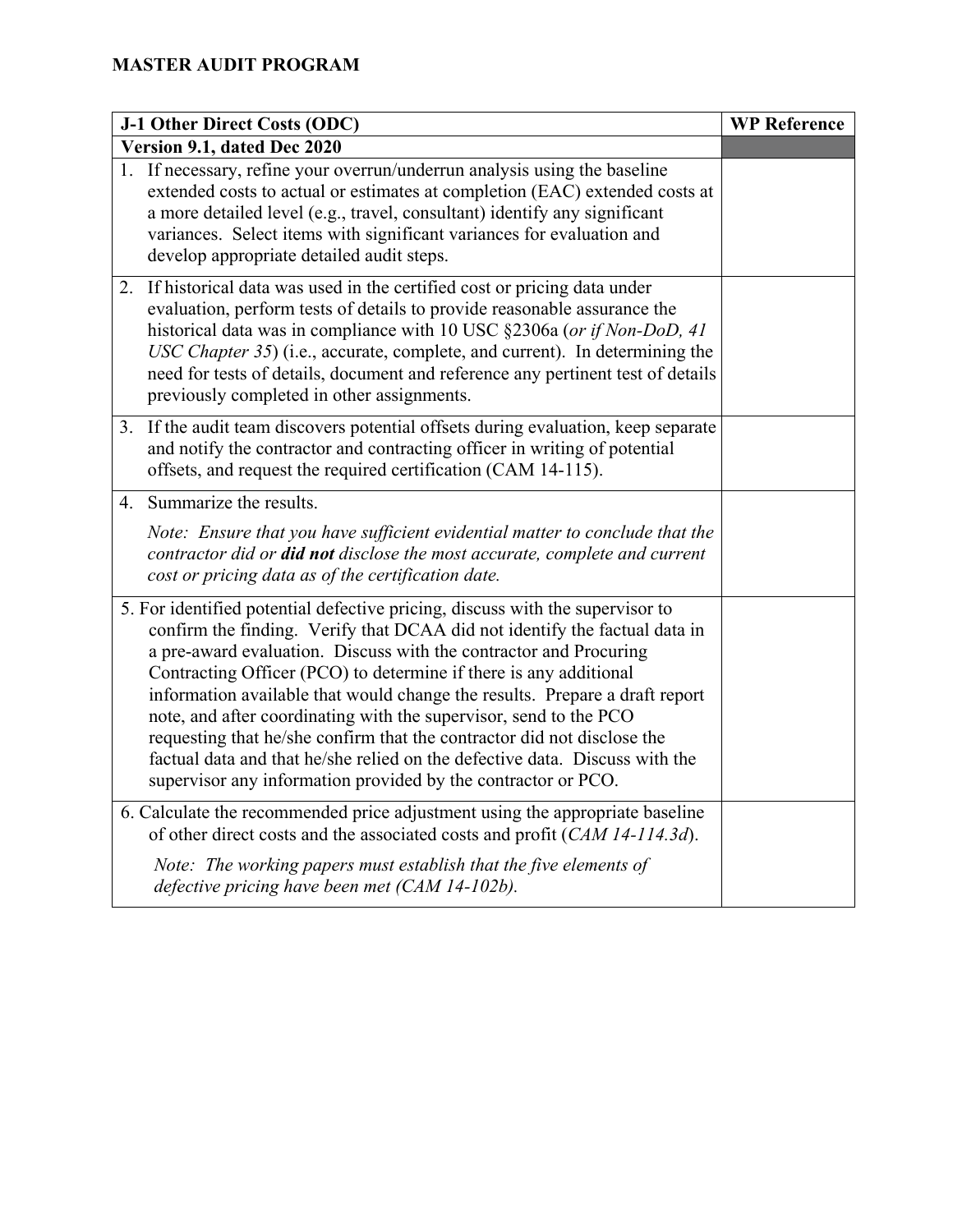| K-1 Offsets                                                                                                                                                                                                                                                                                                                                                                                                                                                                                                      | <b>WP Reference</b> |
|------------------------------------------------------------------------------------------------------------------------------------------------------------------------------------------------------------------------------------------------------------------------------------------------------------------------------------------------------------------------------------------------------------------------------------------------------------------------------------------------------------------|---------------------|
| Version 9.1, dated Dec 2020                                                                                                                                                                                                                                                                                                                                                                                                                                                                                      |                     |
| Although audit procedures should not be specifically designed to seek out<br>offsets, the auditor should notify the contractor and the contracting officer in<br>writing of potential offsets. Until the contractor provides the required<br>certification for its offset submission including offsets found by the auditor,<br>DCAA should neither adjust the findings nor expend additional resources on<br>the alleged offsets.                                                                               |                     |
| If the offsets are <b>certified</b> , develop audit procedures and evaluate them in the<br>associated section of the audit program (CAM 14-115). Prepare draft report<br>note(s) for offsets in working paper K. Coordinate with your supervisor and<br>provided the PCO the offsets and request that he/she confirm that the<br>contractor did not disclose the factual data and that he/she relied on the<br>defective data. Discuss with the supervisor any information provided by the<br>contractor or PCO. |                     |